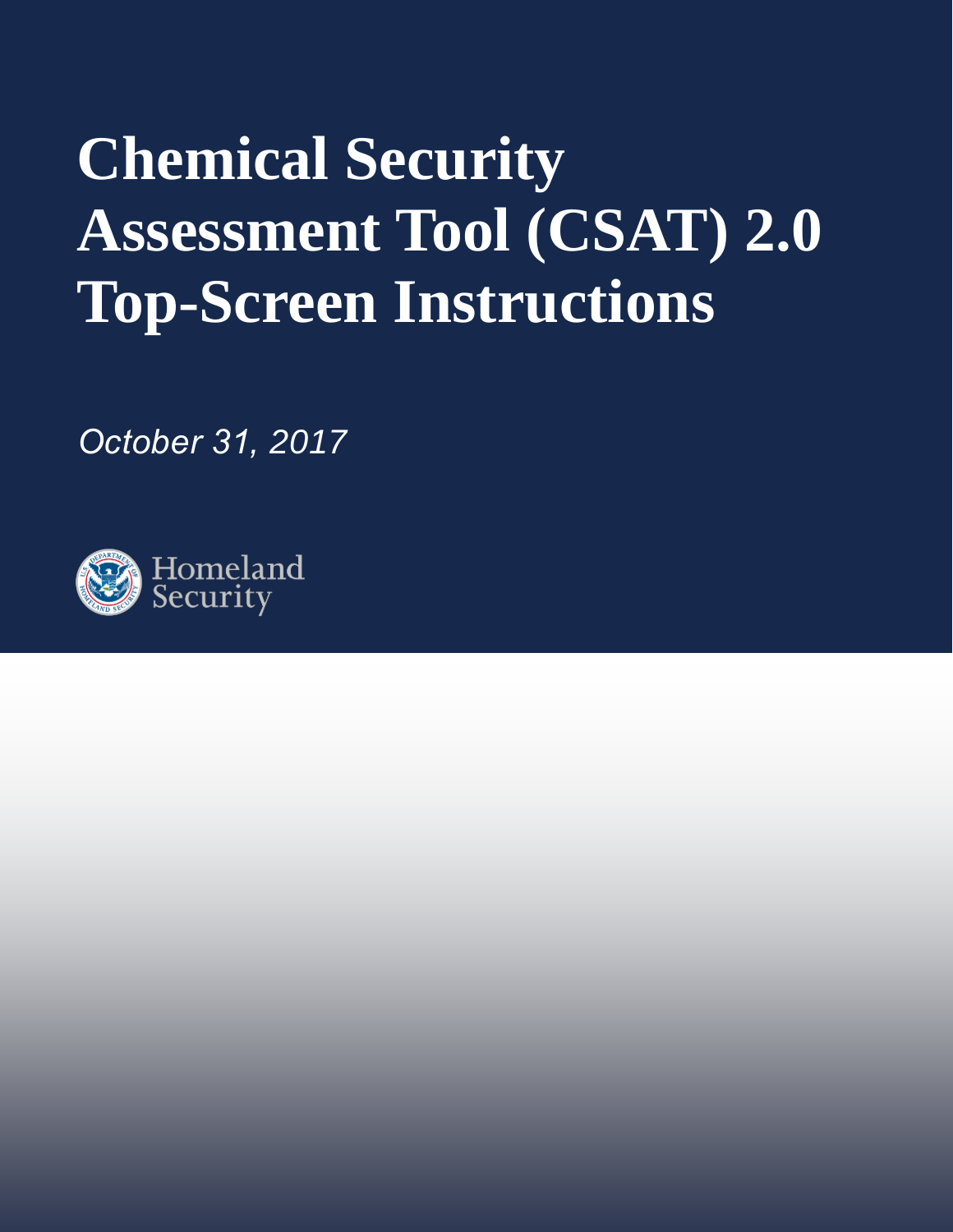

## **Table of Contents**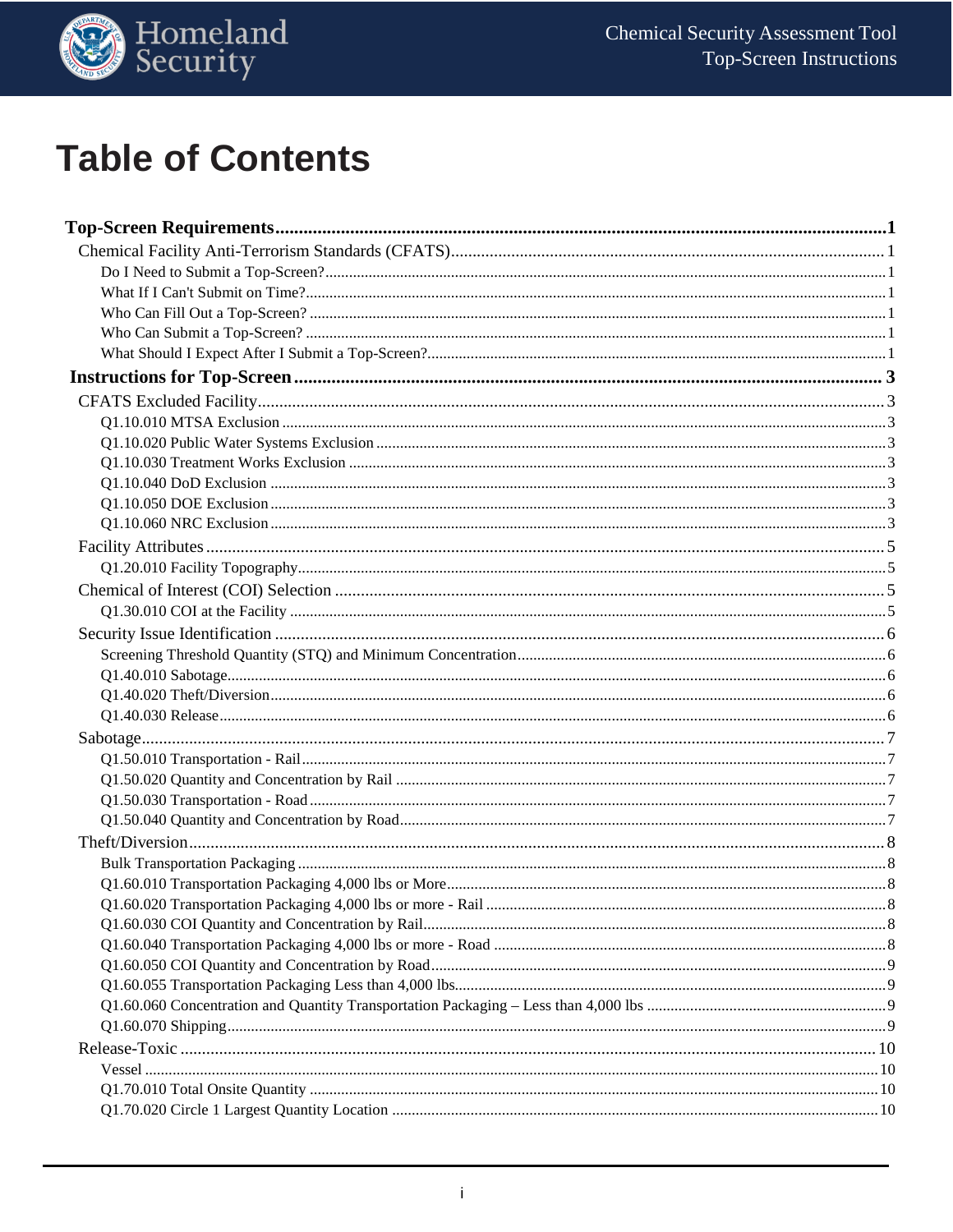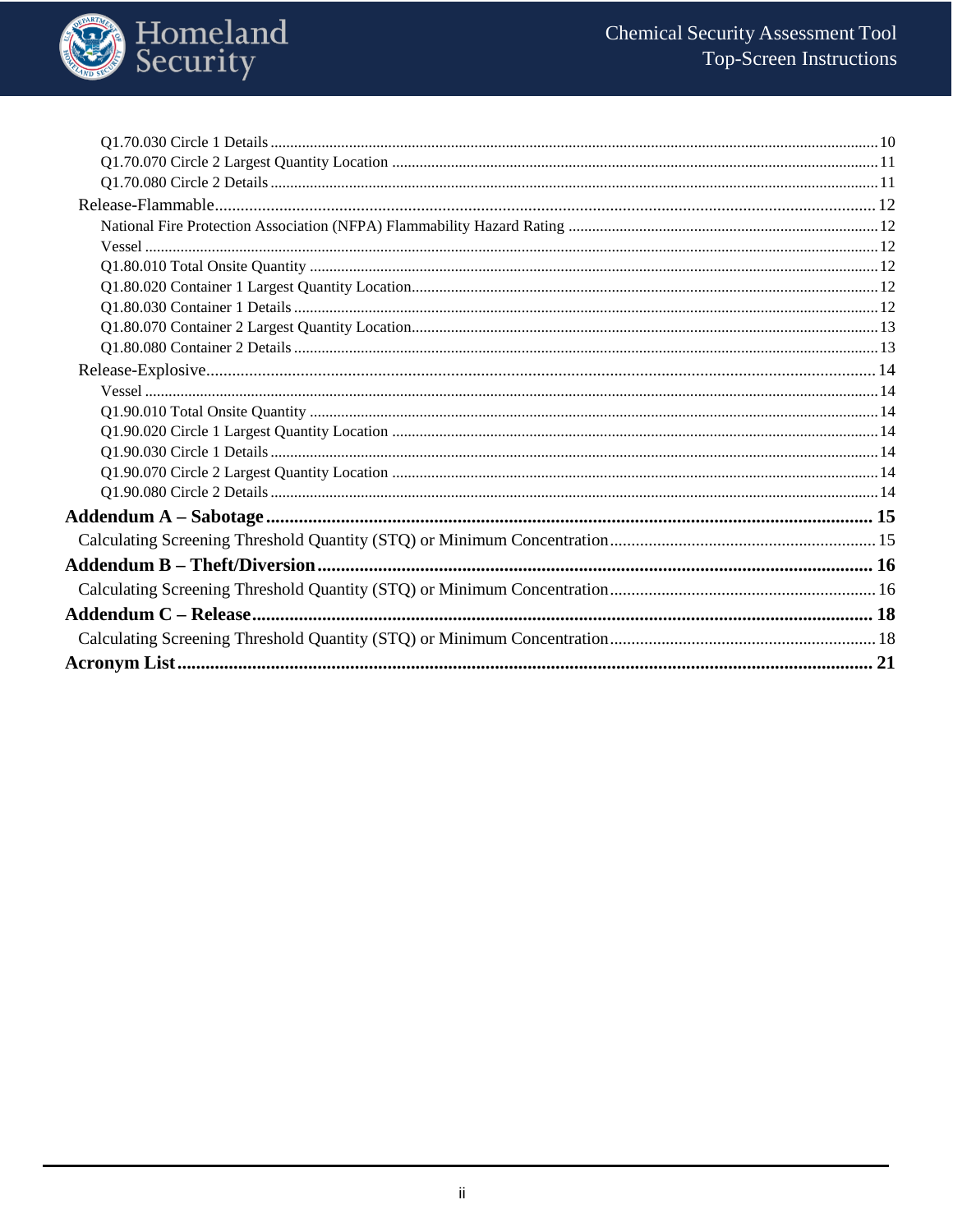

## <span id="page-3-0"></span>**Top-Screen Requirements**

## <span id="page-3-1"></span>**Chemical Facility Anti-Terrorism Standards (CFATS)**

On December 18, 2014, the President signed into law the Protecting and Securing Chemical Facilities from Terrorist Attacks Act of 2014 ("CFATS Act of 2014") providing long term authorization for the CFATS program. The CFATS Act of 2014 codified the Department's authority to implement the CFATS program into the Homeland Security Act of 2002. (See 6 USC §621 et. seq.)

Section 550 of Public Law 109-295 previously provided (and the CFATS Act of 2014 continues to provide) the Department with the authority to identify and regulate the security of highrisk chemical facilities using a risk-based approach. On April 9, 2007, the Department issued the CFATS Interim Final Rule (IFR), implementing this statutory mandate. (See 72 FR 17688.)

### <span id="page-3-2"></span>**Do I Need to Submit a Top-Screen?**

If your facility possesses any chemical of interest (COI) on the [CFATS Appendix A: DHS Chemicals of Interest List](https://www.dhs.gov/publication/cfats-coi-list) (6 CFR Part 27, Final Rule, Appendix A) at or above the listed screening threshold quantity (STQ) for any applicable security issue and your facility is not excluded, you must complete and submit a Top-Screen within 60 days of coming into possession of the COI. The Top-Screen is an easy-to-use on-line questionnaire available through the Chemical Security Assessment Tool (CSAT) system.

After you are registered in the CSAT system, the system gives you **60 calendar days** to complete and submit the Top-Screen.



If after submitting a Top-Screen, your facility comes into possession of additional COI listed on Appendix A at or above the listed STQ(s) or makes a material modification, your facility must complete and submit an updated Top-Screen to DHS within 60 calendar days of the material modification. (See 6 CFR § 27.210(d).)

### <span id="page-3-3"></span>**What If I Can't Submit on Time?**

A user with a Submitter role can request a due date extension to complete and submit the Top-Screen Survey in the CSAT system.

Upon receipt of the extension request, DHS will review all relevant information and notify your facility of its decision through the CSAT system.

### <span id="page-3-4"></span>**Who Can Fill Out a Top-Screen?**

A user with the Preparer or Submitter role can fill out a Top-Screen. However, only a Submitter will be able to submit the Top-Screen to DHS, once it is completed.



The Authorizer and Reviewer role can review the survey information but cannot edit it.

### <span id="page-3-5"></span>**Who Can Submit a Top-Screen?**

A Submitter, who is designated by the facility's Authorizer, can submit a Top-Screen to DHS through the CSAT system in accordance with 6 CFR § 27.200(b) (3).

After the Submitter submits the Top-Screen, all users assigned to the facility will have access to a PDF version of the survey.



The Submitter may change / edit the submitted Top-Screen by using the "Update Top-Screen" feature in the CSAT system. This will open a copy of the last submitted Top-Screen that can be edited. This Top-Screen will be due, to DHS, 60 calendar days after using the "Update Top-Screen" feature in the CSAT system.

### <span id="page-3-6"></span>**What Should I Expect After I Submit a Top-Screen?**

After receiving the Top-Screen survey, DHS will make a determination whether the facility is or is not high-risk. The Authorizer and Submitter will receive an email notification that a new letter, with the results, is ready for their review and acknowledgement in the CSAT system.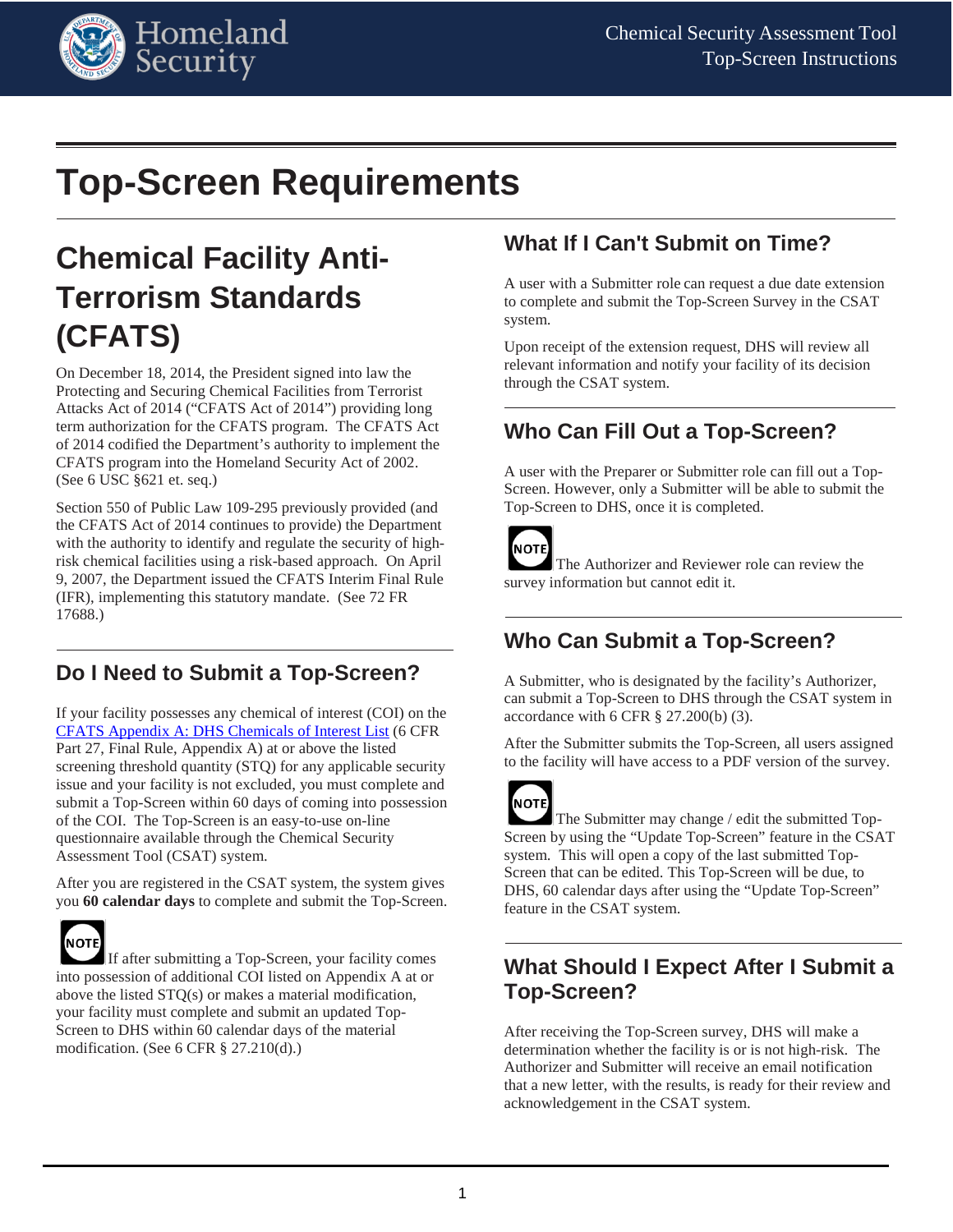



If your facility is found to be high-risk, you will be notified by the CSAT system to submit a Security Vulnerability Assessment (SVA) / Site Security Plan (SSP) through the CSAT system within **120 calendar days** of the high-risk notification. If you have previously submitted an

SVA/SSP, you may be required to review and revise your SVA/SSP, if appropriate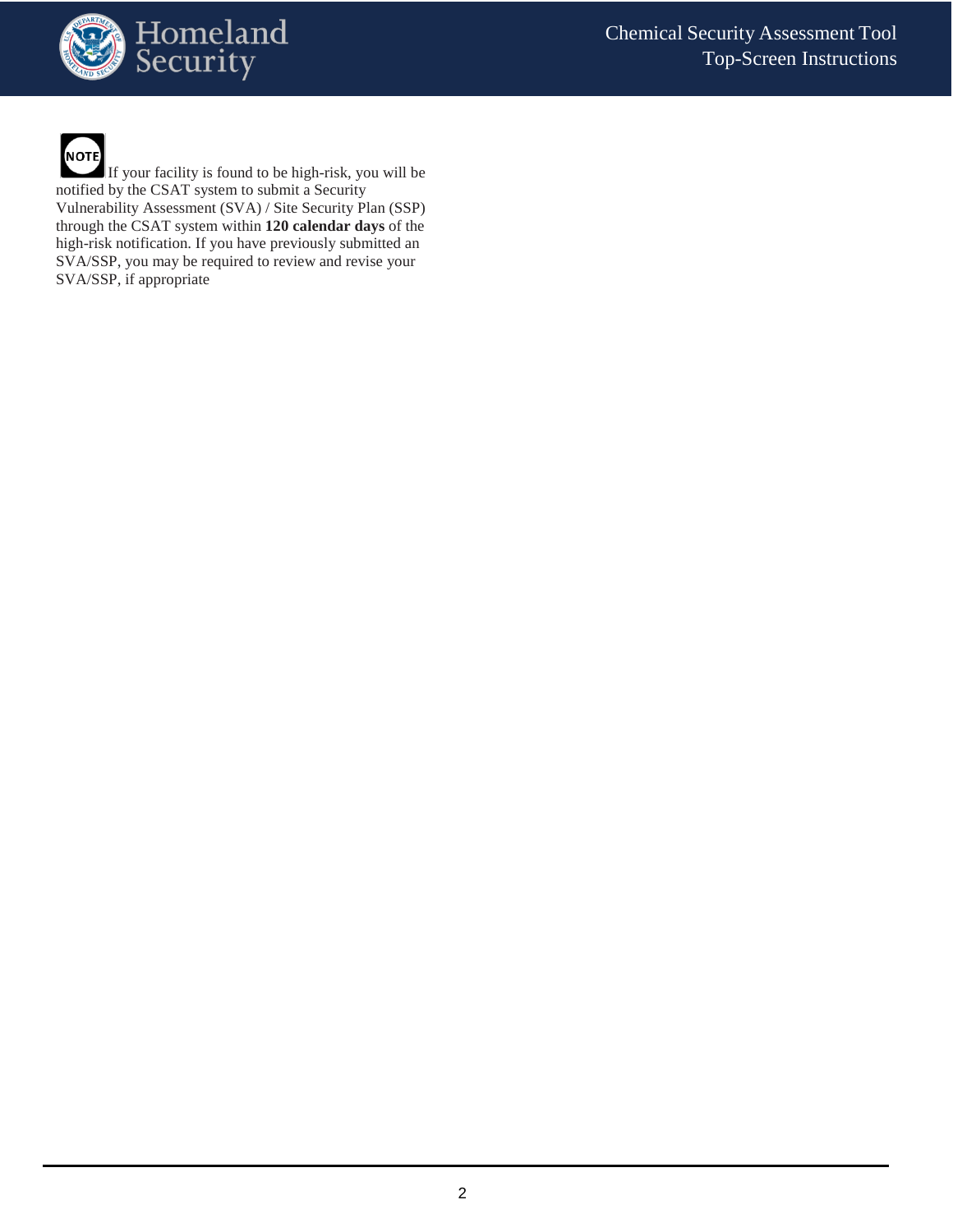

## <span id="page-5-0"></span>**Instructions for Top-Screen**

## **CFATS Excluded Facility**

In this section, you can notify DHS if you are an excluded facility from the CFATS program. If you are an excluded facility, you are not required to fill out a Top-Screen, but may choose to submit a Top-Screen to let DHS know that you are an excluded facility. A Facility that selects one or more of the following exclusions will only have access to complete this section of the Top-Screen.

### <span id="page-5-2"></span>**Q1.10.010 MTSA Exclusion**

When answering the questions in this Top-Screen, the facility should only report a chemical of interest (COI) that is in portions of the facility not regulated under the Maritime Transportation Security Act (MTSA).

Select **Yes** if your facility is regulated under the Maritime Transportation Security Act (MTSA) of 2002, **AND** enter your facility's MTSA identifier in the text box. The MTSA identifier is found in the letter received from the United States Coast Guard when the facility security plan is approved. The typical format for the MTSA identifier is 8 characters in length (5 alphabetic followed by 3 numeric with no punctuation). [Public Law 107-295; 116Stat.2064].

Select **No** if your facility possesses a COI in a quantity at or above the applicable screening threshold quantity (STQ) in a portion of the facility that is outside an area that is regulated under MTSA.

### <span id="page-5-3"></span>**Q1.10.020 Public Water Systems Exclusion**

When answering the questions in this Top-Screen, the facility should only report COI that is not used for the purposes of the excluded public water system.

Select **Yes** if all COI at or above the STQ is used of a Public Water System, as defined by Section 1401 of the Safe Drinking Act (42 U.S.C 300f), **AND** enter your facility's Environmental Protection Agency (EPA) identifier in the text box.

<span id="page-5-4"></span>Select No if your facility possesses a COI in a quantity at or above the applicable STQ that is not used for the purpose of the excluded public water system.

### <span id="page-5-1"></span>**Q1.10.030 Treatment Works Exclusion**

When answering the questions in this Top-Screen, the facility should only report COI that is not used for the purpose of the excluded treatment works.

Select **Yes** if all COI at or above the STQ is used of a Treatment Works, as defined in Section 212 of the Federal Water Pollution Control Act, (33 U.S.C. 1292), **AND** enter your facility's EPA identifier in the text box.

Select **No** if your facility possesses a COI in a quantity at or above the applicable STQ that is not used for the purpose of the excluded Treatment Works.

### <span id="page-5-5"></span>**Q1.10.040 DoD Exclusion**

Select **Yes** if your facility is owned or operated by the Department of Defense (DoD).

Otherwise, select **No**.

### <span id="page-5-6"></span>**Q1.10.050 DOE Exclusion**

Select **Yes** if your facility is owned or operated by the Department of Energy (DOE).

Otherwise, select **No**.

### <span id="page-5-7"></span>**Q1.10.060 NRC Exclusion**

When answering the questions in this Top-Screen, the facility should only report a COI that is in portions of the facility not regulated by the Nuclear Regulatory Commission (NRC).

The NRC exclusion applies to facilities where the Nuclear Regulatory Commission (NRC) imposes significant security requirements and regulates the safety and security of the majority of the facility, not just a few radioactive sources.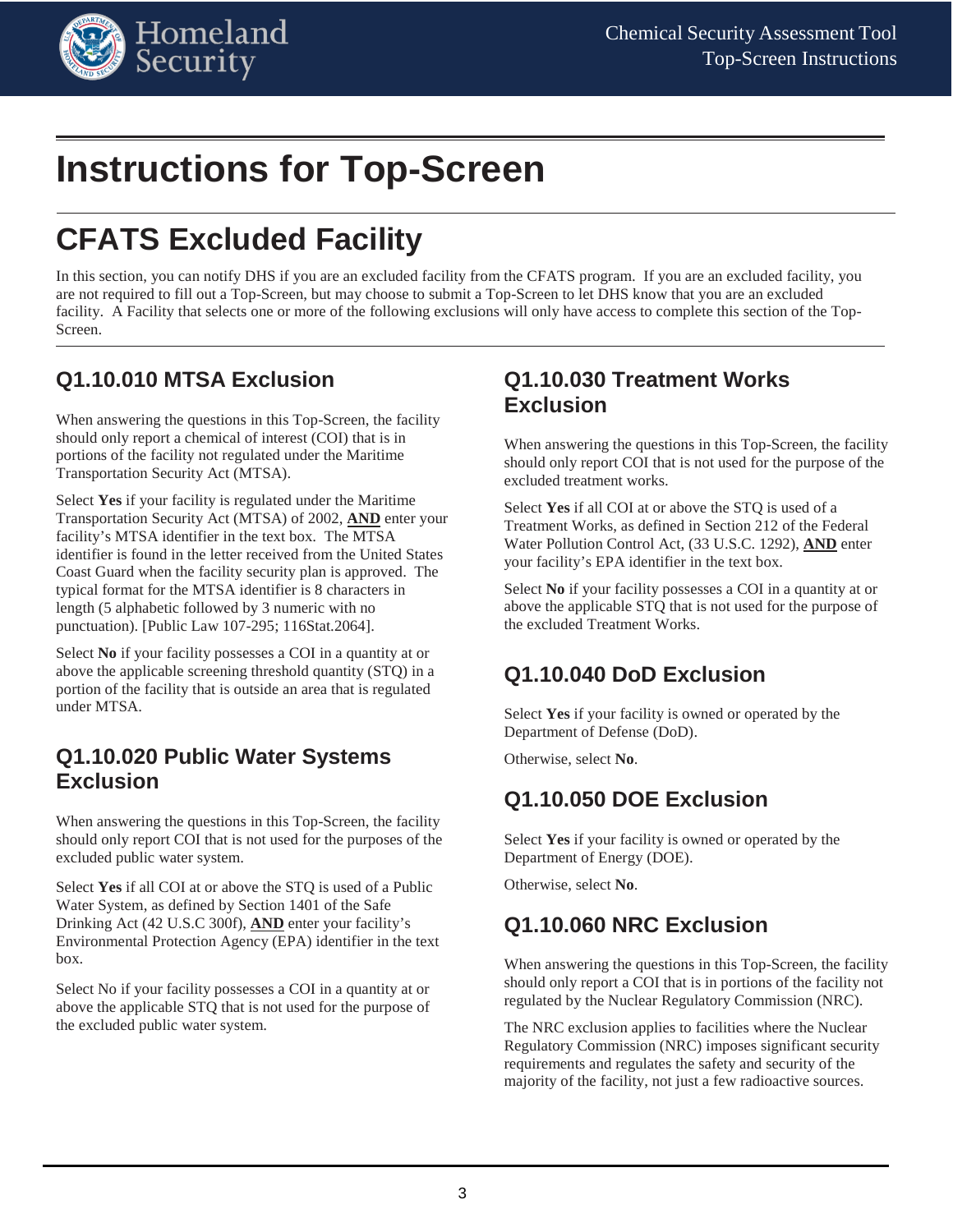

Select **Yes** if your facility is subject to regulation by the Nuclear Regulatory Commission (NRC), or by a State that has entered into an agreement with the NRC under Section 274(b) of the Atomic Energy Act of 1954 (42 U.S.C. 2021(b)) to protect against unauthorized access of any material, activity, or structure licensed by the NRC.

Otherwise, select **No**.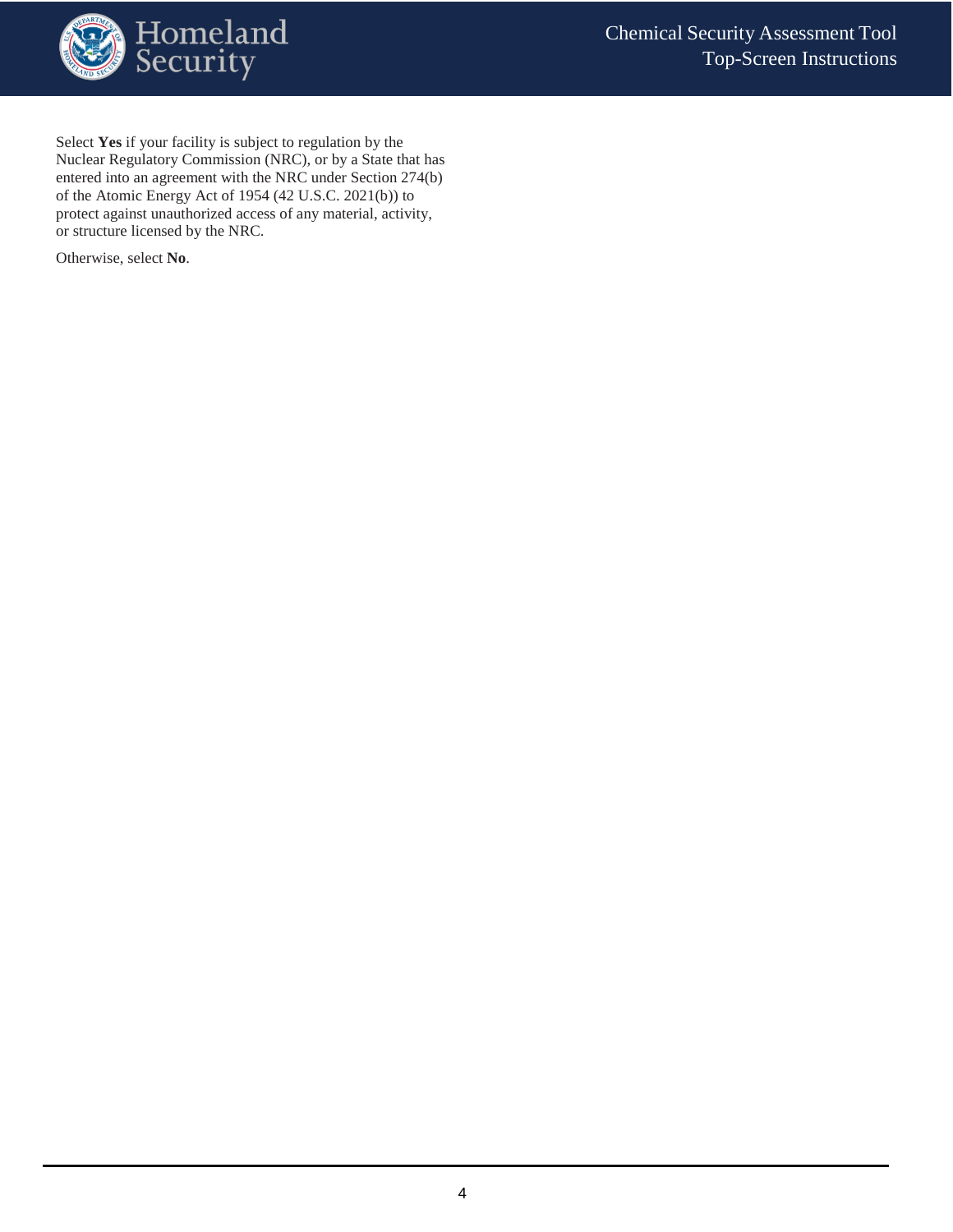

## <span id="page-7-0"></span>**Facility Attributes**

In this section, you are asked to describe the topography around your facility and indicate if your facility manufactures any chemicals.

### <span id="page-7-1"></span>**Q1.20.010 Facility Topography**

If your facility is regulated by the Environmental Protection Agency (EPA) Risk Management Plan (RMP) Rule, select the same topography that you reported to EPA.

#### **Urban**

Select **Urban** if the facility is surrounded by many obstructions, such as buildings and trees, and/or is in rough, hilly terrain.

#### **Rural**

Select **Rural** if the facility is in an area with generally flat terrain and is surrounded by few or no obstructions, such as buildings and trees.

If your facility is not regulated by the RMP rule and the terrain surrounding your facility differs depending on the approach to your facility, select the topography that is most representative of the facility's location. If you are still unsure, select Rural.

## <span id="page-7-2"></span>**Chemical of Interest (COI) Selection**

In this section, you will select all of the CFATS Appendix A chemicals at or above the screening threshold quantity (STQ) that your facility possesses.

If your facility does not possess any COI, you are not required to fill out a Top-Screen, but may choose to submit a Top-Screen with "Facility has no Chemical of Interest (COI) to report."

### <span id="page-7-3"></span>**Q1.30.010 COI at the Facility**

Select all the COI at or above the STQ, as described in [CFATS Appendix A: DHS Chemicals of Interest List](https://www.dhs.gov/publication/cfats-coi-list) (6 CFR Part 27, Appendix A), that the facility possesses.



See the CSAT Survey Application User Manual for instructions on selecting COI.



 For each COI you select in this question, the CSAT system will ask for confirmation that the facility holds the COI at or above the STQ and minimum concentration for each applicable security issue. If you select **No**, the CSAT system will ask no further questions about that COI.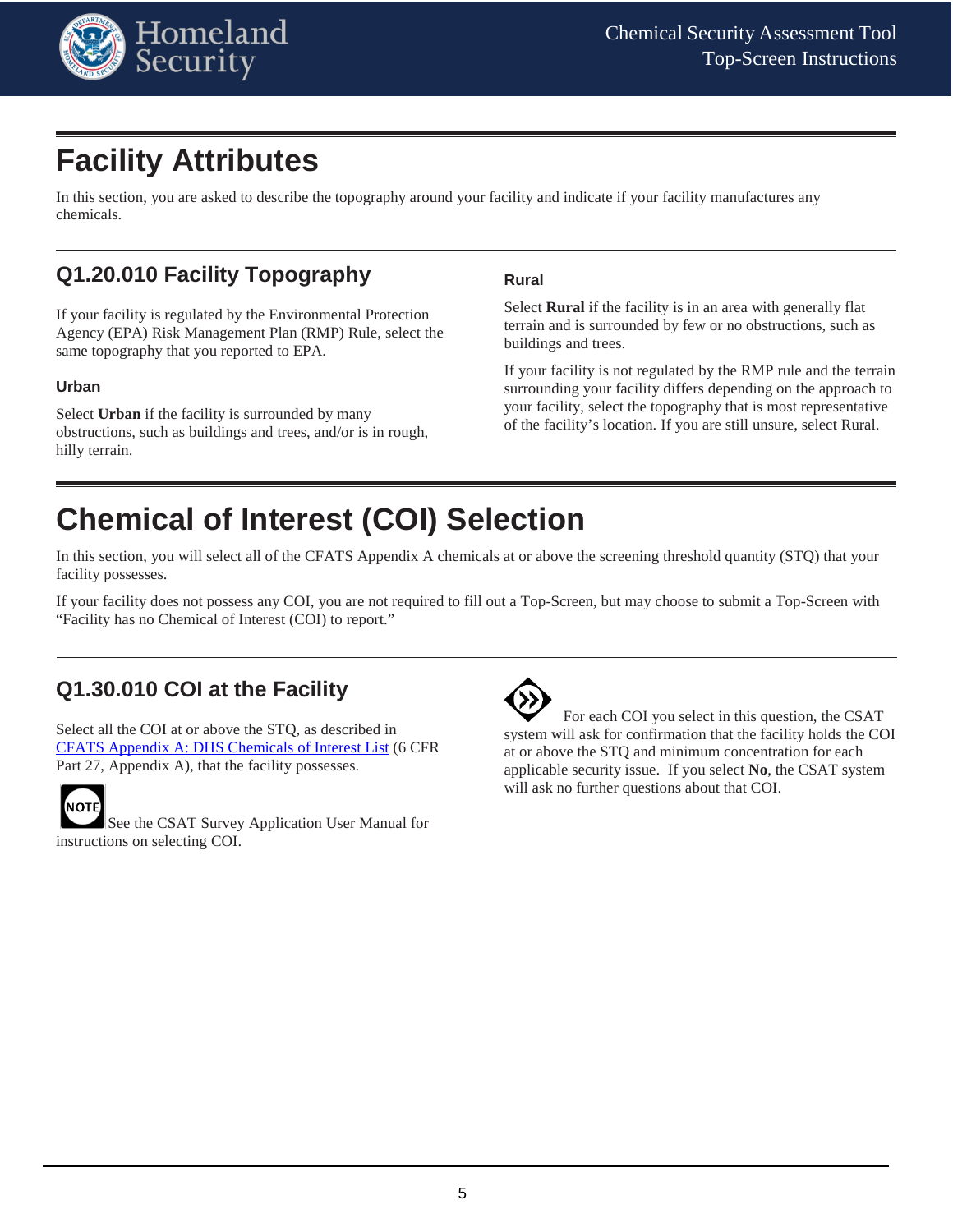

## <span id="page-8-0"></span>**Security Issue Identification**

In this section, you are asked the specific security issue questions with applicable screening threshold quantity (STQ) and minimum concentration for each chemical of interest (COI) you selected in Q1.30.010. Each COI may have one or more security issues associated with it. Depending on your answers, you may need to answer additional questions to complete your Top-Screen.

### <span id="page-8-1"></span>**Screening Threshold Quantity (STQ) and Minimum Concentration**

The STQ and minimum concentration are the quantity and concentration of a COI upon which a facility's obligation to complete and submit a Top-Screen under 6 CFR 27.200(b)(2) is based. STQs and minimum concentrations are listed in [Appendix A](https://www.dhs.gov/publication/cfats-coi-list) to 6 CFR Part 27. More information on how to calculate your COI quantity can be found in the regulatory text, **6 CFR §§ 27.203 and 27.204.**



 For more information on how to calculate STQ for COI, reference **6 CFR §§ 27.203 and 27.204** or the [Addendums](#page-17-0) at the end of the CSAT Top-Screen Instructions.

### <span id="page-8-2"></span>**Q1.40.010 Sabotage**

 *If you selected a COI in Q1.30.010 that is a sabotage security issue, you will be asked this question.*

Select **Yes** if the COI is shipped from the facility and meets or exceeds the STQ and minimum concentration for sabotage security issue.

Otherwise, select **No**.

See [Addendum A](#page-17-0) in this document for further assistance in calculating STQ and minimum concentration for a COI that has sabotage as a security issue.

### <span id="page-8-3"></span>**Q1.40.020 Theft/Diversion**

 *If you selected a COI in Q1.30.010 that is a theft/diversion security issue, you will be asked this question.*

Select **Yes** if the COI at your facility meets or exceeds the STQ and minimum concentration for the theft/diversion security issue and is in transportation packaging.

Otherwise, select **No.**

See [Addendum B](#page-18-0) in this document for further assistance in calculating STQ and minimum concentration for a COI that has theft/diversion as a security issue.

### <span id="page-8-4"></span>**Q1.40.030 Release**

 *If you selected a COI in Q1.30.010 that is a release security issue, you will be asked this question.*

Select **Yes** if the COI at your facility meets or exceeds the STQ and minimum concentration for the release security issue.

Otherwise, select **No.** 

See [Addendum C](#page-20-0) in this document for further assistance in calculating STQ and minimum concentration for a COI that has release as a security issue.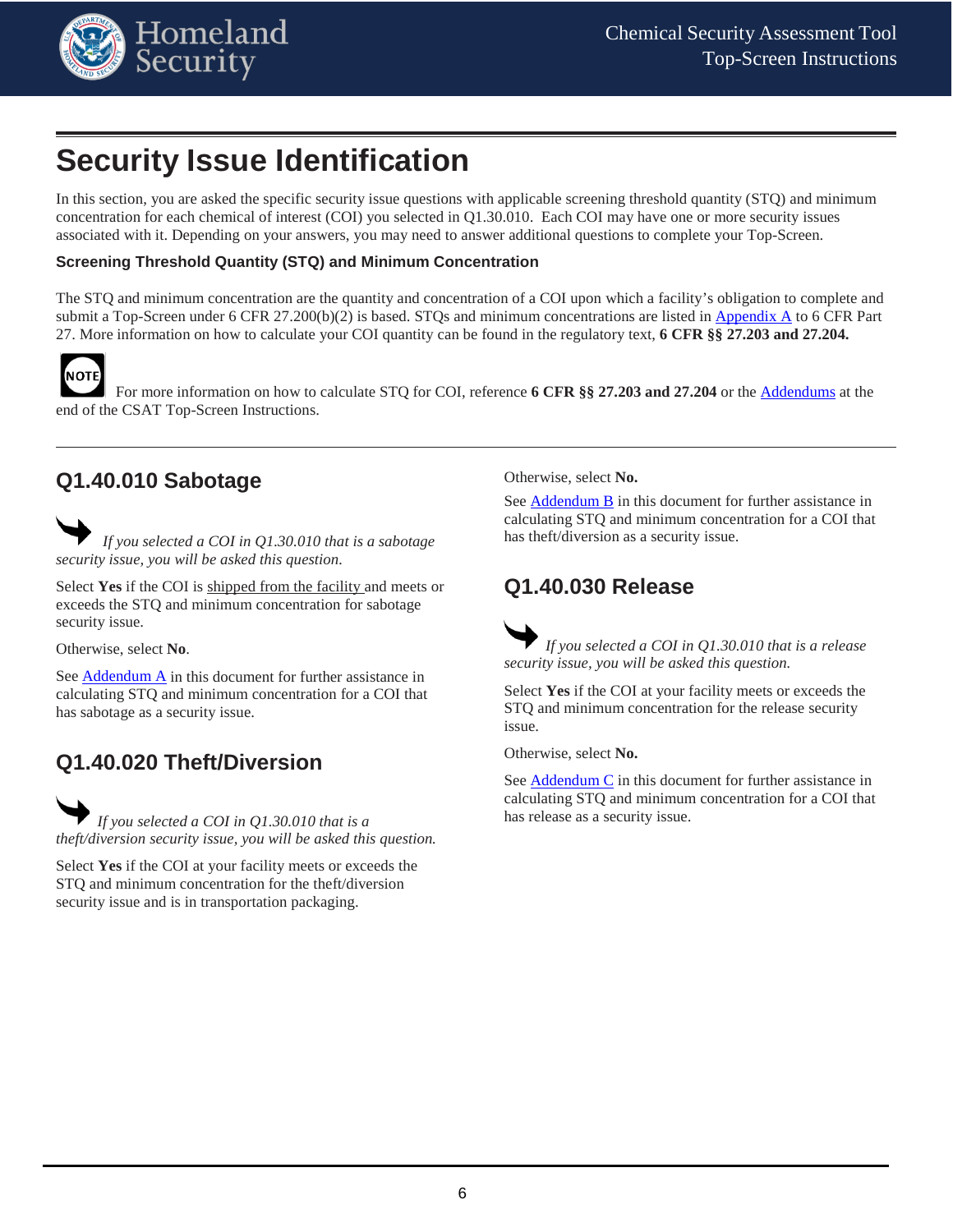

## <span id="page-9-0"></span>**Sabotage**

This section will only be required for chemicals of interest (COI) for which you selected **Yes** in Q1.40.010. Depending on your answers, some questions will remain hidden and will not need to be completed.

### <span id="page-9-1"></span>**Q1.50.010 Transportation - Rail**

Select **Yes** if your facility ships the COI by rail. Otherwise, select **No**.

 *If you select Yes, Question Q1.50.020 will appear. Otherwise you will be skipped to Question Q1.50.030.* 

### <span id="page-9-2"></span>**Q1.50.020 Quantity and Concentration by Rail**



Enter the largest quantity and concentration of the COI shipped offsite in a single railcar from your facility.

### **Quantity**

Enter a numerical value to indicate the largest quantity of COI in pounds (lbs) that is shipped offsite from your facility in a single railcar. The answer must be a positive integer with no decimal places or commas. If the COI is in a mixture, include the total weight of the mixture.

#### **Concentration**

Enter a numerical value to indicate the concentration (expressed as a weight percentage) of the COI of the largest quantity that is shipped offsite from your facility in a single railcar. The answer may have up to two decimal places and cannot be greater than 100%. For example, if your COI concentration is 54.545% enter 54.55.

### <span id="page-9-3"></span>**Q1.50.030 Transportation - Road**

Select **Yes** if your facility ships the COI by road. Otherwise, select **No**.



 *If you select Yes, Question Q1.50.040 will appear. Otherwise you are finished with the question set.*

### <span id="page-9-4"></span>**Q1.50.040 Quantity and Concentration by Road**

 *If you selected Yes in Q1.50.030, you MUST answer this question*.

Enter the largest quantity and concentration of the COI shipped offsite in a single vehicle.

#### **Quantity**

Enter a numerical value to indicate the largest quantity of COI in pounds (lbs) that is shipped offsite from your facility in a single vehicle. The answer must be a positive integer with no decimal places or commas. If the COI is in a mixture, include the total weight of the mixture.

#### **Concentration**

Enter a numerical value to indicate the concentration (expressed as a weight percentage) of the COI of the largest quantity that is shipped offsite from your facility in a single vehicle. The answer may have up to two decimal places and cannot be greater than 100%. For example, if your COI concentration is 54.545% enter 54.55.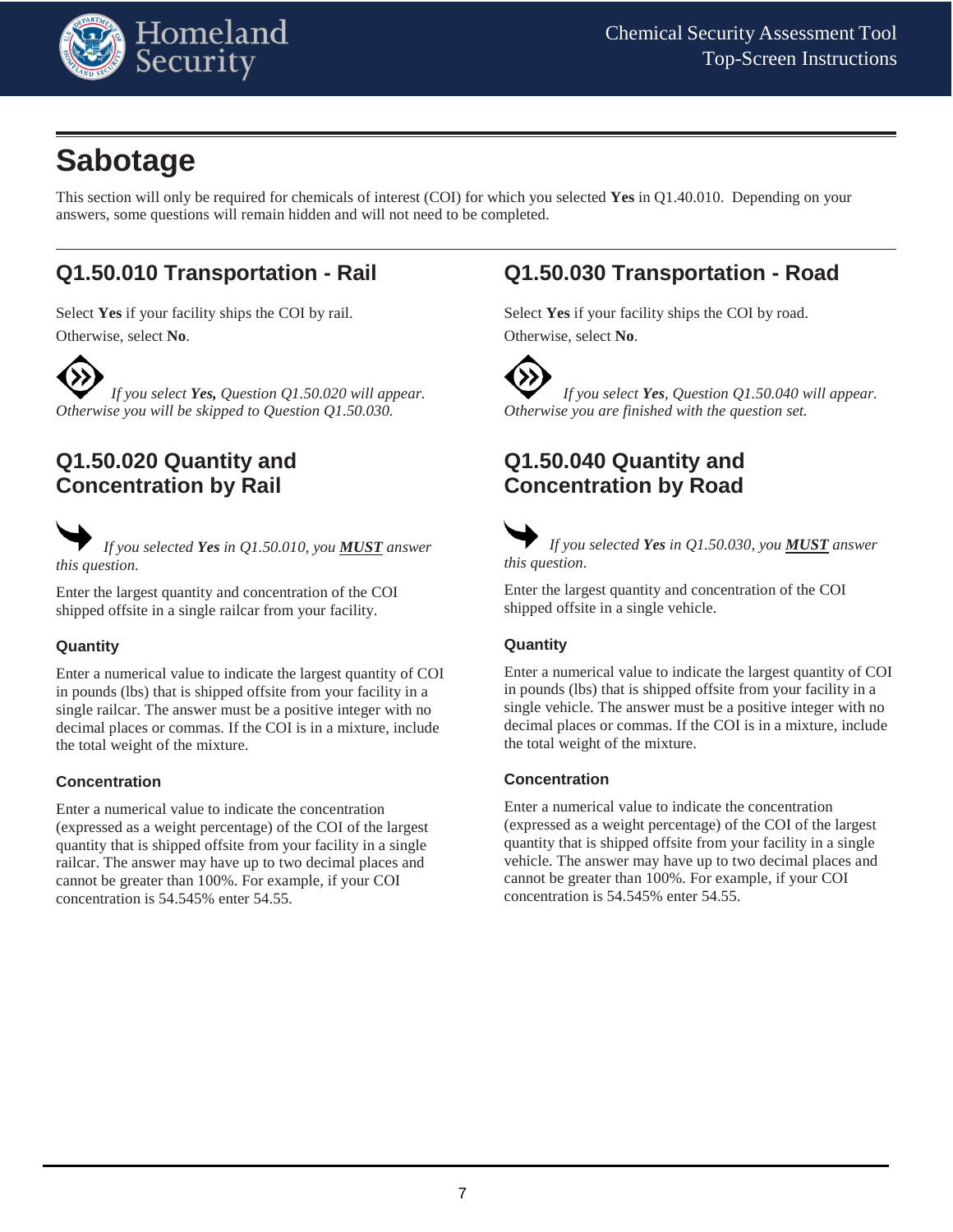

## <span id="page-10-0"></span>**Theft/Diversion**

This section will only be required for chemicals of interest (COI) for which you selected **Yes** in Q1.40.020. Depending on your answers, some questions will remain hidden and will not need to be completed.

#### <span id="page-10-1"></span>**Bulk Transportation Packaging**

Bulk transportation containers include tank cars, barges, railcars, and other large storage containers that hold 4,000 pounds or more of COI and that can be placed on or hitched to a vehicle to be removed from a site.

### <span id="page-10-2"></span>**Q1.60.010 Transportation Packaging 4,000 lbs or More**

Select **Yes**, if your facility has 4,000 lbs or more of the COI in a single transportation package such as a tank car, railcar, and/or other single large storage container that could be placed on or hitched to a vehicle and removed from the facility. Do not count the weight of the packaging in determining the weight of the COI.

Otherwise, select **No.**



 *If you select Yes, Questions Q1.60.020 and Q1.60.040 will appear. Otherwise you will be skipped to Question Q1.60.055.* 

### <span id="page-10-3"></span>**Q1.60.020 Transportation Packaging 4,000 lbs or more - Rail**

 *If you selected Yes in Q1.60.010, you MUST answer this question.*

Select **Yes** if the single transportation package, with 4,000 lbs or more of the COI, could be placed on or hitched to a vehicle and removed by rail.

Otherwise, select **No.**

 *If you select Yes, Question Q1.60.030 will appear. Otherwise you will be skipped to Question Q1.60.040.*

### <span id="page-10-4"></span>**Q1.60.030 COI Quantity and Concentration by Rail**



Enter the largest quantity and concentration of the COI in a single transportation package that can be removed by rail.

#### **Quantity**

Enter a numerical value to indicate the largest quantity of COI in pounds (lbs) that your facility holds in a single transportation package that can be removed by rail. The answer must be a positive integer with no decimal places or commas. If the COI is in a mixture, you must include the total weight of the mixture.

#### **Concentration**

Enter a numerical value to indicate the concentration (expressed as a weight percentage) of the COI of the largest quantity that your facility holds in a single transportation package that can be removed by rail. The answer may have up to two decimal places and cannot be greater than 100%. For example, if your COI concentration is 54.545% enter 54.55.

### <span id="page-10-5"></span>**Q1.60.040 Transportation Packaging 4,000 lbs or more - Road**

 *If you selected Yes in Q1.60.020, you MUST answer this question.*

Select **Yes** if the single transportation package, with 4,000 lbs or more of the COI, could be placed on or hitched to a vehicle and removed by road.

Otherwise, select **No.**

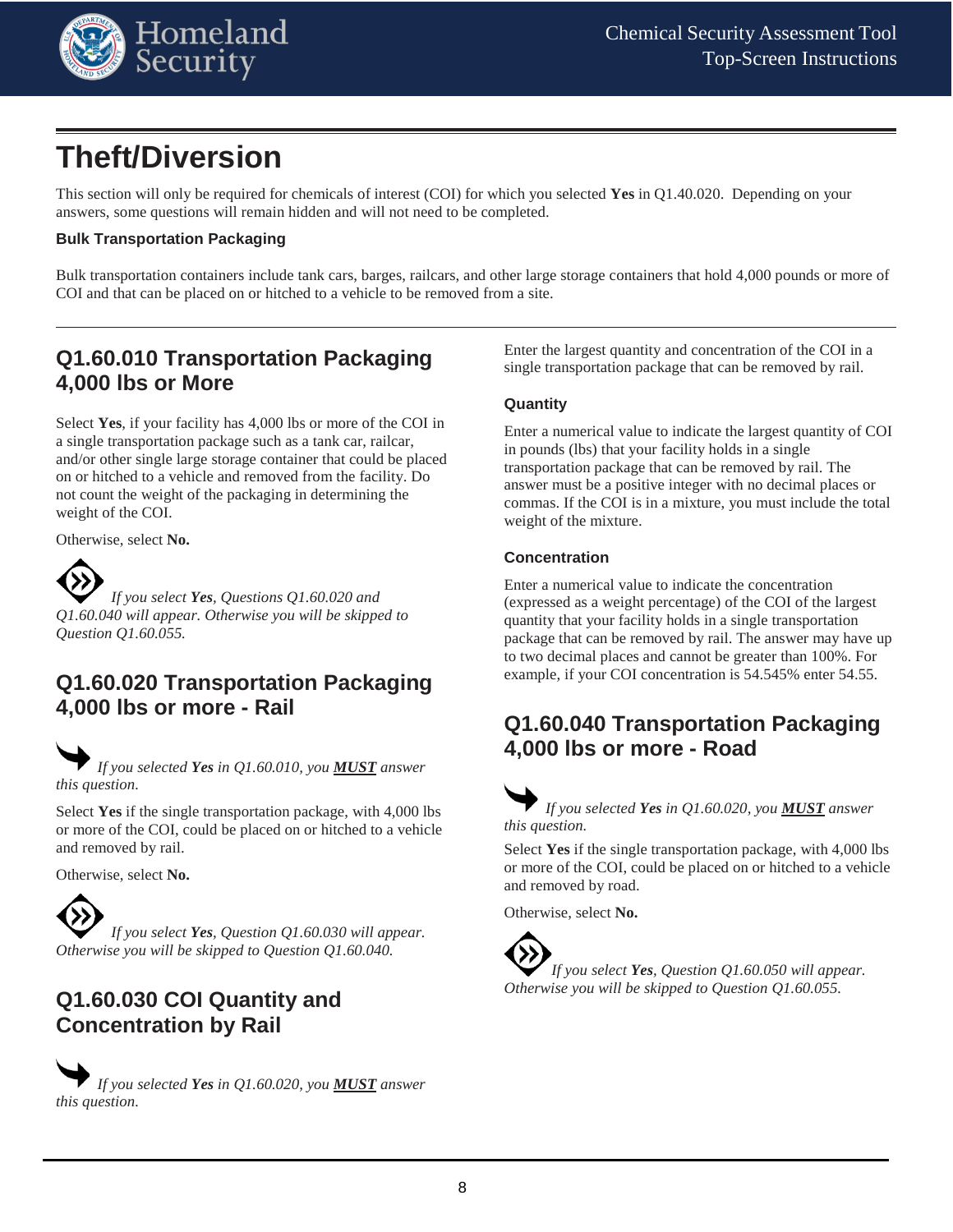

### <span id="page-11-0"></span>**Q1.60.050 COI Quantity and Concentration by Road**

### *If you selected Yes in Q1.60.040, you MUST answer this question.*

Enter the largest quantity and concentration of the COI in a single transportation package that can be removed road.

#### **Quantity**

Enter a numerical value to indicate the largest quantity of COI in pounds (lbs) that your facility holds in a single transportation package that can be removed by road. The answer must be a positive integer with no decimal places or commas. If the COI is in a mixture, you must include the total weight of the mixture.

#### **Concentration**

Enter a numerical value to indicate the concentration (expressed as a weight percentage) of the COI of the largest quantity that your facility holds in a single transportation package that can be removed by road. The answer may have up to two decimal places and cannot be greater than 100%. For example, if your COI concentration is 54.545% enter 54.55.

### <span id="page-11-1"></span>**Q1.60.055 Transportation Packaging Less than 4,000 lbs**

Select **Yes**, if your facility has less than 4,000 pounds (lbs) of the COI in a single transportation package such as such as cylinders, barrels, drums and/or other less than 4,000 lbs transportation containers. Do not count the weight of the packaging in determining the weight of the COI.

Otherwise, select **No.**



 *If you select Yes, Questions Q1.60.060 will appear. Otherwise if you selected Yes in Q1.60.010 you will be skipped to Question Q1.60.070 or if you selected No, you are finished with the question set.* 

### <span id="page-11-2"></span>**Q1.60.060 Concentration and Quantity Transportation Packaging – Less than 4,000 lbs**



Select the **Add button**, to report concentrations in transportation packaging that holds less than 4,000 pounds (lbs) per container. Continue to select **Add** to report additional quantities at different concentration ranges.



See the CSAT Survey Application User Manual for instructions in using the Add button, editing, or deleting information.

#### **Concentration Range (weight %)**

Select the concentration range that you are reporting. Start with the highest concentration range and work your way down to the lowest.

#### **Total Onsite Quantity (lbs) for the Concentration Range (weight %)**

Enter a numerical value to indicate the total quantity of COI in pounds (lbs) that your facility holds in non-bulk transportation packaging at the selected concentration range. The answer must be a positive integer with up to two decimal places. If the COI is in a mixture, you must include the total weight of the mixture.

#### **Select Smallest Container Size Onsite**

Select the smallest container, at your facility, from the list provided that it holds the COI for the concentration range you indicated.

### <span id="page-11-3"></span>**Q1.60.070 Shipping**

 *If you selected Yes in Q1.60.010 or Q1.60.055, you MUST answer this question.* 

Select **Yes** if the COI is shipped from the facility.

Otherwise, select **No**.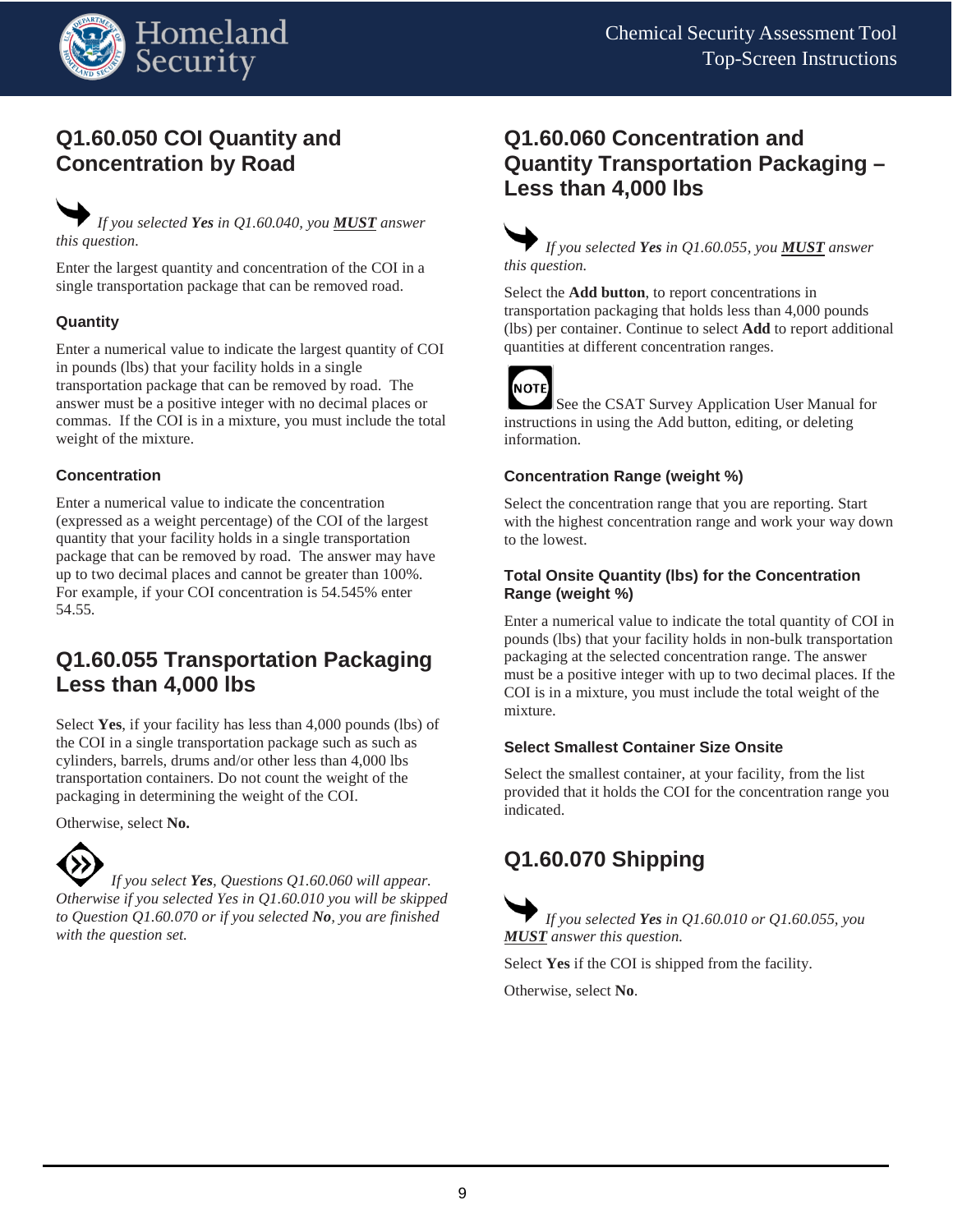

## <span id="page-12-0"></span>**Release-Toxic**

This section will only be required for chemicals of interest (COI) for which you selected **Yes** in Q1.40.030. Depending on your answers, some questions will remain hidden and will not need to be completed.

### <span id="page-12-1"></span>**Vessel**

A vessel is defined as any reactor, tank, drum, barrel, cylinder, vat, kettle, boiler, pipe, hose, or other container.

### <span id="page-12-2"></span>**Q1.70.010 Total Onsite Quantity**

Enter a numerical value to indicate the total quantity in pounds (lbs) of COI that your facility holds. The answer must be a positive integer with no decimal places or commas. If the COI is in a mixture, include the total weight of the mixture. Do not include quantities that are attached to a vehicle incident to transportation.

### <span id="page-12-3"></span>**Q1.70.020 Circle 1 Largest Quantity Location**

In this question, you are asked to use the Top-Screen geospatial tool to locate the area on your facility with the largest quantity of the COI. You will do this by placing a circle that contains the highest quantity of the COI. This area may include cylinders, single or multiple tanks and/or vessels. If the circle partially touches a container, count the full quantity of COI in the container. If the imagery is out of date, place the circle as close as possible to the correct location.



See the CSAT Survey Application User Manual for additional help with the geospatial tool.

### <span id="page-12-4"></span>**Q1.70.030 Circle 1 Details**

Select **ADD** to begin entering the detailed information about the COI in the circle. If your circle includes multiple cylinders, tanks and/or vessels and they vary by any of the following, you will need to select **ADD** again to report each separately:

- Concentration range
- Physical state
- Process/storage Temperature
- Process/storage Pressure
- Design pressure or Maximum allowable working Pressure (MAWP)
- Location type

For example, if you have a railcar with COI in a concentration of 55% and a tank with COI in 35% in the circle, you will need to report each separately, since they vary in concentration.

Once you have completed adding each variation, you will need to select **I'M DONE.**



See the CSAT Survey Application User Manual for additional help with adding, editing or deleting information.

#### **Name and Description of Storage**

Enter text up to 200 characters to name and describe the storage for the specific COI you are reporting.

For example, "Tank 1 – pressure vessel".

#### **Quantity (lbs)**

Enter a numerical value to indicate the quantity of COI in pounds (lbs) in the storage you are reporting. The answer must be a positive integer with no decimal places or commas. If the COI is in a mixture, you must include the total weight of the mixture.

#### **Concentration Range (%)**

Select the concentration range that you are reporting. Start with the highest concentration range and work your way down to the lowest.



For oleum, report the concentration as the weight percent of sulfur trioxide.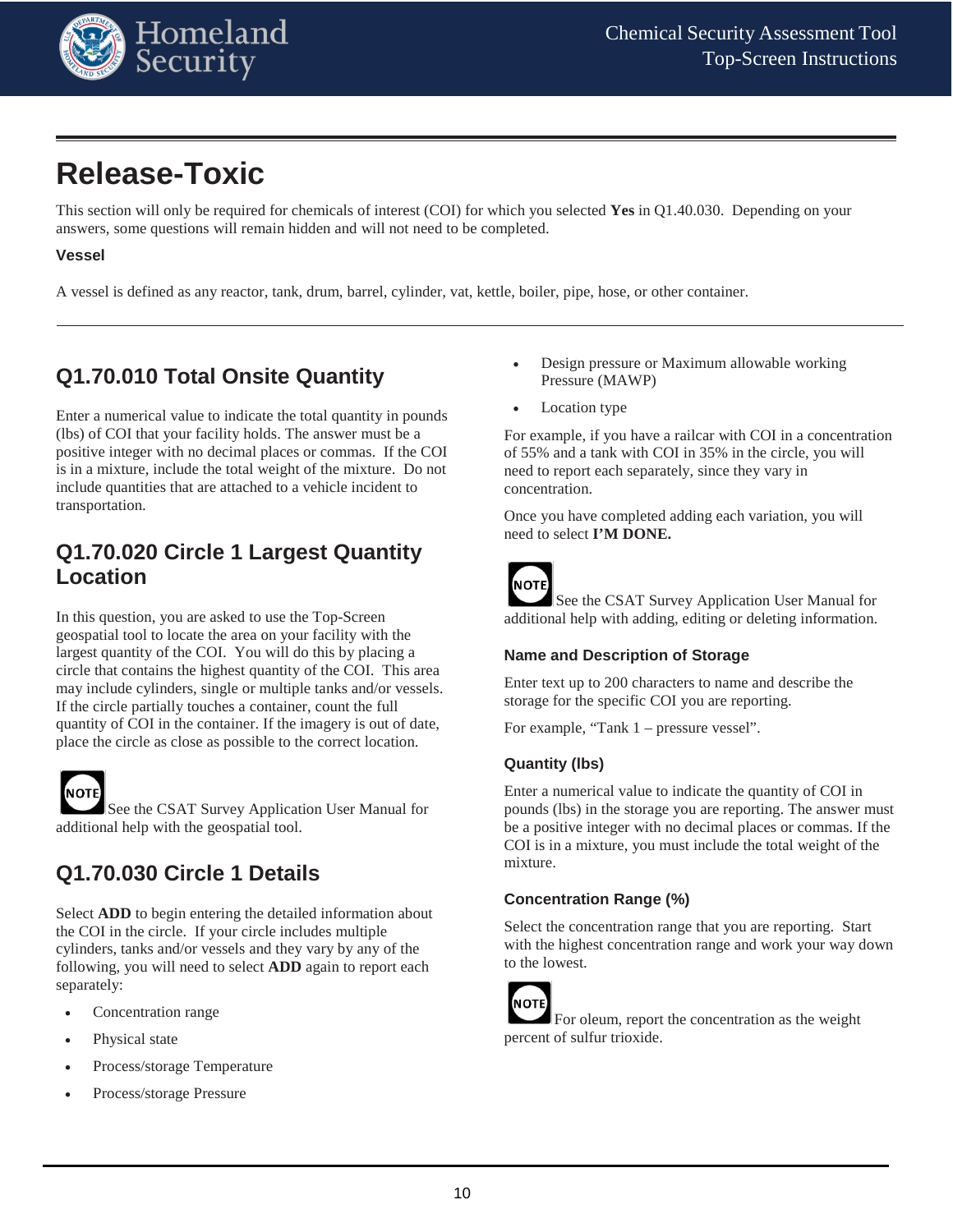

#### **Physical State**

Select if the physical state of the COI is a gas, liquid, pressurized liquefied gas, or refrigerated liquefied gas.

### **Process / Storage Temperature (°F)**

Enter the process/storage temperature of the COI in degrees Fahrenheit. In cases where the process/storage temperature is at or near ambient temperature, report the temperature as 68°F.

#### **Process / Storage Pressure (psig)**

Enter the process/storage pressure of COI in psig. In cases where typical process/storage pressure is ambient (e.g., atmospheric storage tanks), report the pressure as zero (0).

#### **Design Pressure – Maximum Allowable Working Pressure (MAWP)**

Report the design pressure or MAWP for the container. This information can generally be found in one of several locations:

- 1. Vessel/tank design specifications or drawings
- 2. Manufacturers data reports (ASME Form U-1)
- 3. Piping and instrumentation diagrams
- 4. On the vessel/tank nameplate

If none of these sources provide the required information, report a pressure that is 20% above the maximum operating pressure expected for the container.



 Report the MAWP, if both design pressure and MAWP are known.

#### **Location Type**

Select if the COI is stored in a building, above grade, below grade, or underground.

#### **Secondary Containment Present**

If the physical state you selected is not a gas and the location type is in a building or uncovered, you will be asked if a secondary containment is present.

Select **Yes** if your facility has a secondary containment present where the COI is stored.

 $\overline{\text{AND}}$  enter the AREA in square feet (ft<sup>2</sup>).

 $\overline{\text{AND}}$  enter the Capacity in cubic feet (ft<sup>3</sup>).

Otherwise, select **No.**

<span id="page-13-0"></span> If the area you identified in Question Q1.70.020 contains less than 80% of the total onsite quantity, you will have to answer question Q1.70.070 to identify a second largest quantity location and its subsequent questions.

### **Q1.70.070 Circle 2 Largest Quantity Location**

 $\dot{\mathbf{I}}$  To answer this question, follow the same instructions as Q1.70.020.

In this question, you are asked to use the Top-Screen geospatial tool to locate the area on your facility with the *second* largest quantity of the COI. You will do this by placing a circle that contains the second highest quantity of the COI. This area may include cylinders, single or multiple tanks and/or vessels. If the circle partially touches a container, count the full quantity of COI in the container. If the imagery is out of date, place the circle as close as possible to the correct location.

### <span id="page-13-1"></span>**Q1.70.080 Circle 2 Details**

 To answer questions Q1.070.080, follow the same instructions Q1.70.030.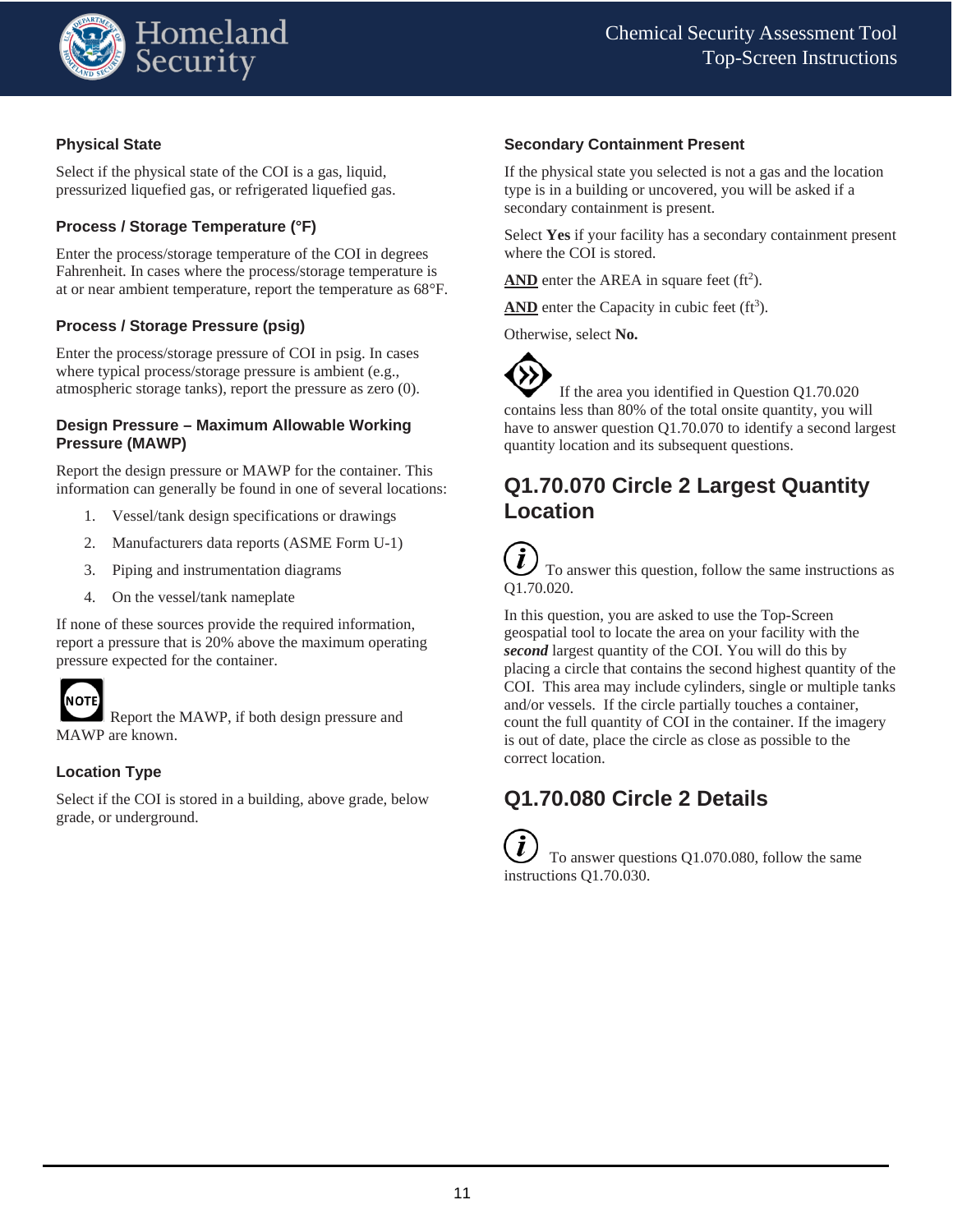

## <span id="page-14-0"></span>**Release-Flammable**

This section will only be required for chemicals of interest (COI) for which you selected **Yes** in Q1.40.030. Depending on your answers, some questions will remain hidden and will not need to be completed.

#### <span id="page-14-1"></span>**National Fire Protection Association (NFPA) Flammability Hazard Rating**

DHS uses the flammability hazard ratings of 1, 2, 3 or 4 as defined in the National Fire Protection Association's (NFPA) Standard 704 – Standards System for the Identification of the Hazards of Materials for Emergency Response. Standard 704 can be accessed for free on the NFPA website (http://www.nfpa.org/) under Codes and Standards.

#### <span id="page-14-2"></span>**Vessel**

A vessel is defined as any reactor, tank, drum, barrel, cylinder, vat, kettle, boiler, pipe, hose, or other container.

### <span id="page-14-3"></span>**Q1.80.010 Total Onsite Quantity**

Enter a numerical value to indicate the total quantity in pounds (lbs) of COI that your facility holds. The answer must be a positive integer with no decimal places or commas. Do not include quantities that are attached to a vehicle incident to transportation. If the COI is in a mixture use the following guidelines:

- If the COI is in an NFPA 4 mixture, count the total weight of the mixture towards the total onsite quantity.
- If the COI is in an NFPA 1-3 mixture and not in a fuel, count only the weight of the COI towards the total onsite quantity.
- If the COI is in an NFPA 1-3 fuel (e.g. gasoline, diesel, kerosene, or jet fuel) and stored in aboveground tank farms count the entire weight of the fuel towards the total onsite quantity.

## ΝΟΤΙ

See [Addendum C](#page-20-0) in this document for further assistance.

### <span id="page-14-4"></span>**Q1.80.020 Container 1 Largest Quantity Location**

In this question, you are asked to use the Top-Screen Geospatial tool to place an X over the single container with the largest quantity of release-flammable COI located in your facility's geographical area. If the imagery is out of date, place the X as close as possible to the correct location.



See the CSAT Survey Application User Manual for additional help with the geospatial tool.

### <span id="page-14-5"></span>**Q1.80.030 Container 1 Details**

In this question, you are asked to **ADD** details for the COI marked by the X in Container 1.



See the CSAT Survey Application User Manual for additional help with adding, editing, or deleting information.

#### **Name and Description**

Enter text up to 200 characters to name and describe the storage for the specific COI you are reporting.

For example, "Tank 1 – pressure vessel".

#### **National Fire Protection Association Flammability Hazard Rating (NFPA)**

Select the flammability rating of the COI.

If you select a NFPA 1-3, you will be asked if the COI is in gasoline, diesel, kerosene, or jet fuel.

#### **Flow Rate (BBL/H)**

If you selected Gasoline as the COI mixture, provide the maximum flow rate into or out of the facility storage, measuring in barrels per hour (bbl/h). Enter a positive integer that is up to five (5) digits with no commas or decimal points.

#### **Quantity (lbs)**

Enter the quantity in pounds (lbs). The answer must be a positive integer with no decimal places or commas.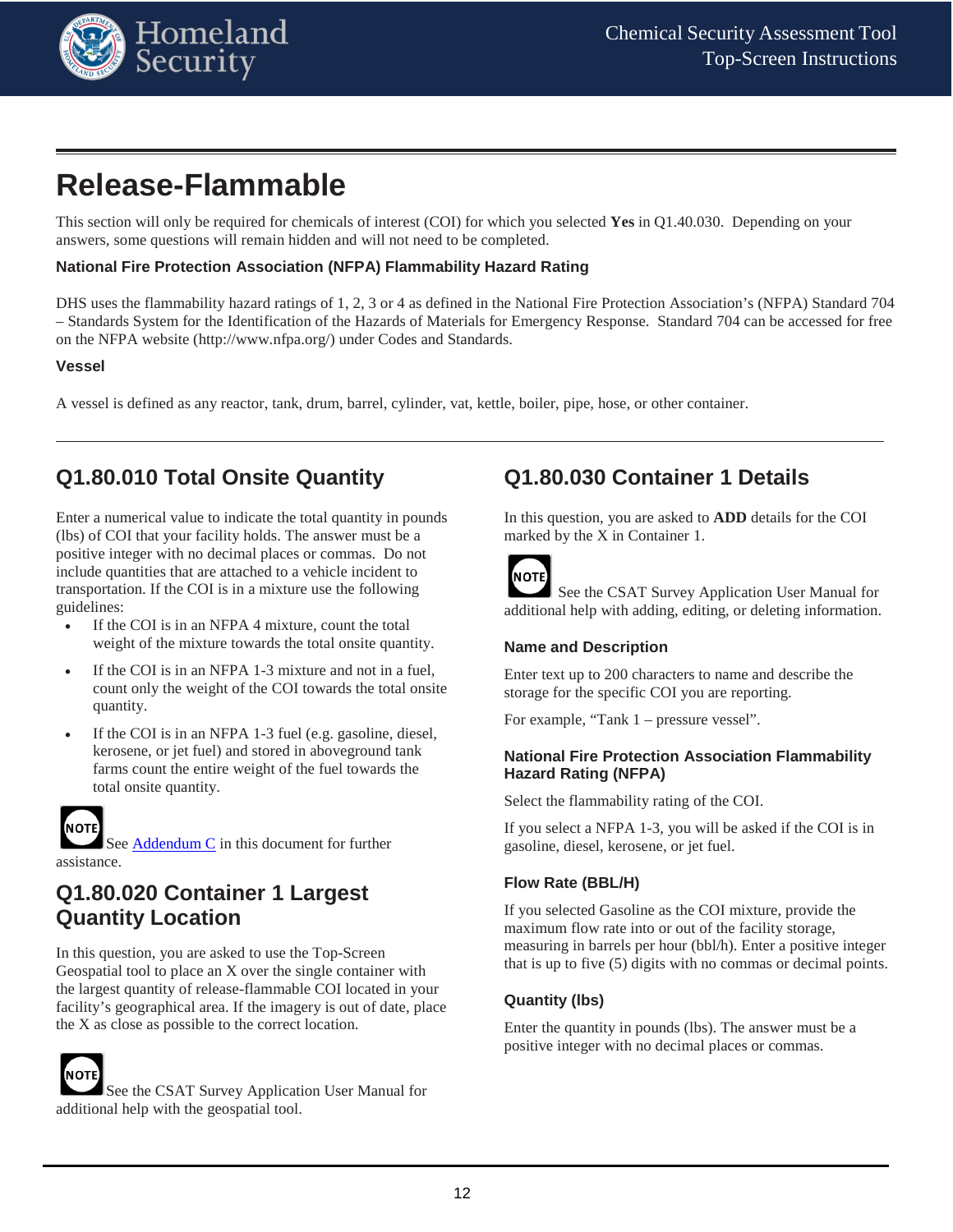

#### *CALCULATION NOTES:*

- If the COI is in an NFPA 4 mixture, enter the total weight of the mixture.
- If the COI is in an NFPA 1-3 mixture and not in a fuel, enter the only the weight of the COI.
- If the COI is in an NFPA 1-3 fuel (e.g. gasoline, diesel, kerosene, or jet fuel) and stored in aboveground tank farms, enter the total weight of the mixture.

#### **Design Pressure – Maximum Allowable Working Pressure (MAWP)**

Report the design pressure or MAWP for the container. This information can generally be found in one of several locations:

- 1. Vessel/tank design specifications or drawings
- 2. Manufacturers data reports (ASME Form U-1)
- 3. Piping and instrumentation diagrams
- 4. On the vessel/tank nameplate

If none of these sources provide the required information, report a pressure that is 20% above the maximum operating pressure expected for the container.



Report the MAWP if both design pressure and MAWP are known.

#### **Location Type**

Select if the COI is stored in a building, above grade, below grade, or underground.

<span id="page-15-0"></span> If the area you identified in Question Q1.80.020 contains less than 80% of the total onsite quantity, you will have to answer question Q1.80.070 to identify a second largest quantity location and its subsequent questions.

### **Q1.80.070 Container 2 Largest Quantity Location**

 To answer this question, follow the same instructions as question Q1.80.020.

In this question, you are asked to use the Top-Screen Geospatial tool to place an X over a container with the second largest quantity of release-flammable COI located in your facility's geographical area. If the imagery is out of date, place the X as close as possible to the correct location.

### <span id="page-15-1"></span>**Q1.80.080 Container 2 Details**

Ĭ To answer questions Q1.080.080, follow the same instructions as questions Q1.80.030.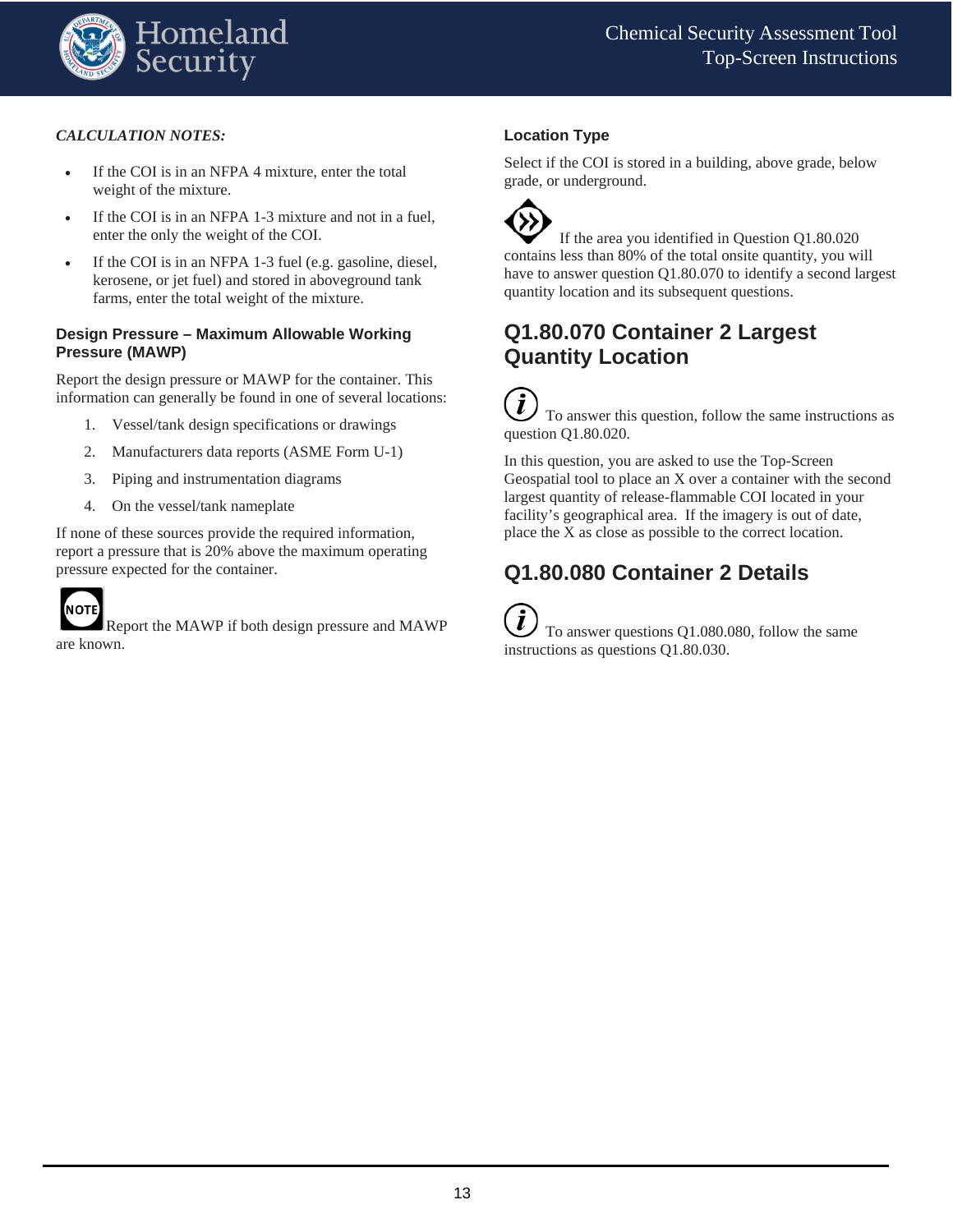

## <span id="page-16-0"></span>**Release-Explosive**

This section will only be required for chemicals of interest (COI) for which you selected **Yes** in Q1.40.030. Depending on your answers, some questions will remain hidden and will not need to be completed.

#### <span id="page-16-1"></span>**Vessel**

A vessel is defined as any reactor, tank, drum, barrel, cylinder, vat, kettle, boiler, pipe, hose, or other container.

### <span id="page-16-2"></span>**Q1.90.010 Total Onsite Quantity**

Enter a numerical value to indicate the total quantity in pounds (lbs) of COI that your facility holds. The answer must be a positive integer with no decimal places or commas. If the COI is in a mixture, include only the weight of the COI. Do not include quantities that are attached to a vehicle incident to transportation.

### <span id="page-16-3"></span>**Q1.90.020 Circle 1 Largest Quantity Location**

In this question, you are asked to use the Top-Screen Geospatial tool to place an X over the single location with the largest quantity of release-explosive COI located (e.g. bunker or magazine) in your facility's geographical area. If the imagery is out of date, place the X as close as possible to the correct location.



*See the CSAT Survey Application User Manual for additional help with the geospatial tool.*

### <span id="page-16-4"></span>**Q1.90.030 Circle 1 Details**

In this question, you are asked to **ADD** details for the COI marked by the X in Circle.



*See the CSAT Survey Application User Manual for additional help with adding, editing, or deleting information.*

#### **Name and Description of Storage**

Enter text up to 200 characters to name and describe the storage for the specific COI you are reporting.

For example, "Tank 1 – pressure vessel".

#### **Quantity (lbs)**

Enter the quantity in pounds (lbs). The answer must be a positive integer with no decimal places or commas.

If in a mixture include, only the weight of the COI.

#### **Quantity of other explosives in the circle (lbs)**

Enter the quantity of other co-located explosives in Circle 1 in pounds (lbs). The answer must be a positive integer with no decimal places or commas.

#### **Location Type**

Select if the COI is stored in a building / magazine, above grade, below grade, or underground.

<span id="page-16-5"></span>

### **Q1.90.070 Circle 2 Largest Quantity Location**

To answer this question, follow the same instructions as question Q1.90.020.

In this question, you are asked to use the Top-Screen Geospatial tool to place an X over a location with the second largest quantity of release-explosive COI located in your facility's geographical area. If the imagery is out of date, place the X as close as possible to the correct location.

### <span id="page-16-6"></span>**Q1.90.080 Circle 2 Details**

 To answer questions Q1.090.080, follow the same instructions as questions Q1.90.030.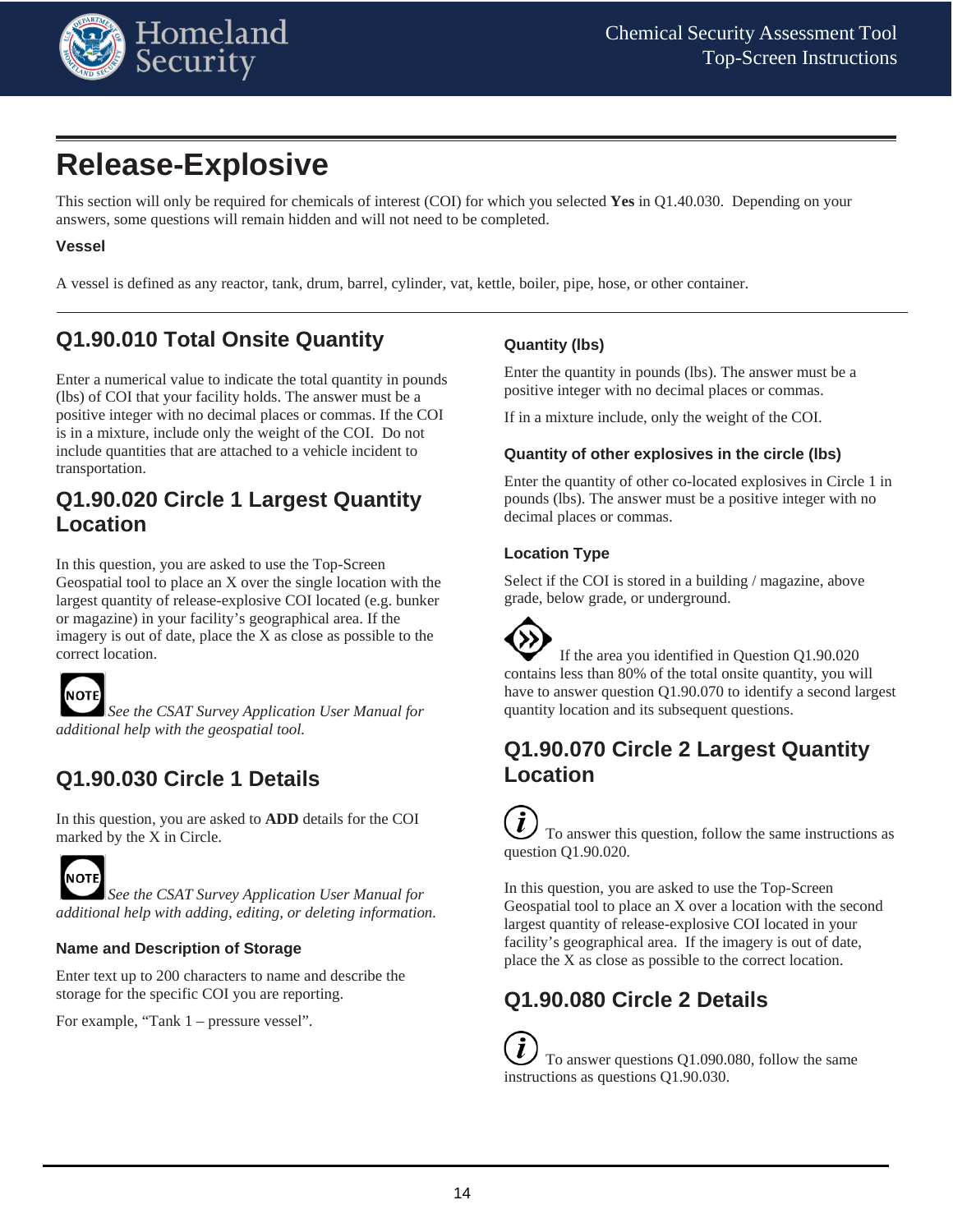

## <span id="page-17-0"></span>**Addendum A – Sabotage**

#### <span id="page-17-1"></span>**Calculating Screening Threshold Quantity (STQ) or Minimum Concentration**

The Department of Homeland Security identifies sabotage chemicals of interest (COI) as those that, if mixed with readily-available materials, have the potential to create significant adverse consequences for human life or health.

The table below provides a quick reference for the general rules in calculating Sabotage COI .

| <b>Security Issue</b> | COI to Exclude from STO | COI to Include in STO | <b>Minimum Concentration</b> |  |
|-----------------------|-------------------------|-----------------------|------------------------------|--|
| Sabotage              | 27.203(a)               | 27.203(d)             | $27.204(c)$ ACG              |  |
|                       |                         |                       |                              |  |

#### **Table 1: Summary of General Rules for Sabotage COI at 6 CFR Part 27**

§ 27.203 Calculating the screening threshold quantity by security issue.

(a) General. In calculating whether a facility possesses a chemical of interest that meets the STQ for any security issue, a facility need not include chemicals of interest:

- (1) Used as a structural component;
- (2) Used as products for routine janitorial maintenance;
- (3) Contained in food, drugs, cosmetics, or other personal items used by employees;
- (4) In process water or non-contact cooling water as drawn from environment or municipal sources;
- (5) In air either as compressed air or as part of combustion;
- (6) Contained in articles, as defined in 40 CFR 68.3;
- (7) In solid waste (including hazardous waste) regulated under the Resource Conservation and Recovery Act, 42 U.S.C.

6901 et. seq., except for the waste described in 40 CFR 261.33;

(8) in naturally occurring hydrocarbon mixtures prior to entry of the mixture into a natural gas processing plant or a petroleum refining process unit. Naturally occurring hydrocarbon mixtures include condensate, crude oil, field gas, and produced water as defined in 40 CFR 68.3.

(d) Sabotage and Contamination Chemicals. A facility meets the STQ for a sabotage/contamination chemical of interest if it ships the chemical and is required to placard the shipment of that chemical pursuant to the provisions of subpart F of 49 CFR part 172.

§ 27.204 Minimum concentration by security issue.

(c) Sabotage and Contamination Chemicals. For each sabotage/contamination chemical of interest, a facility shall count the total quantity of all commercial grades of the chemical toward the STQ.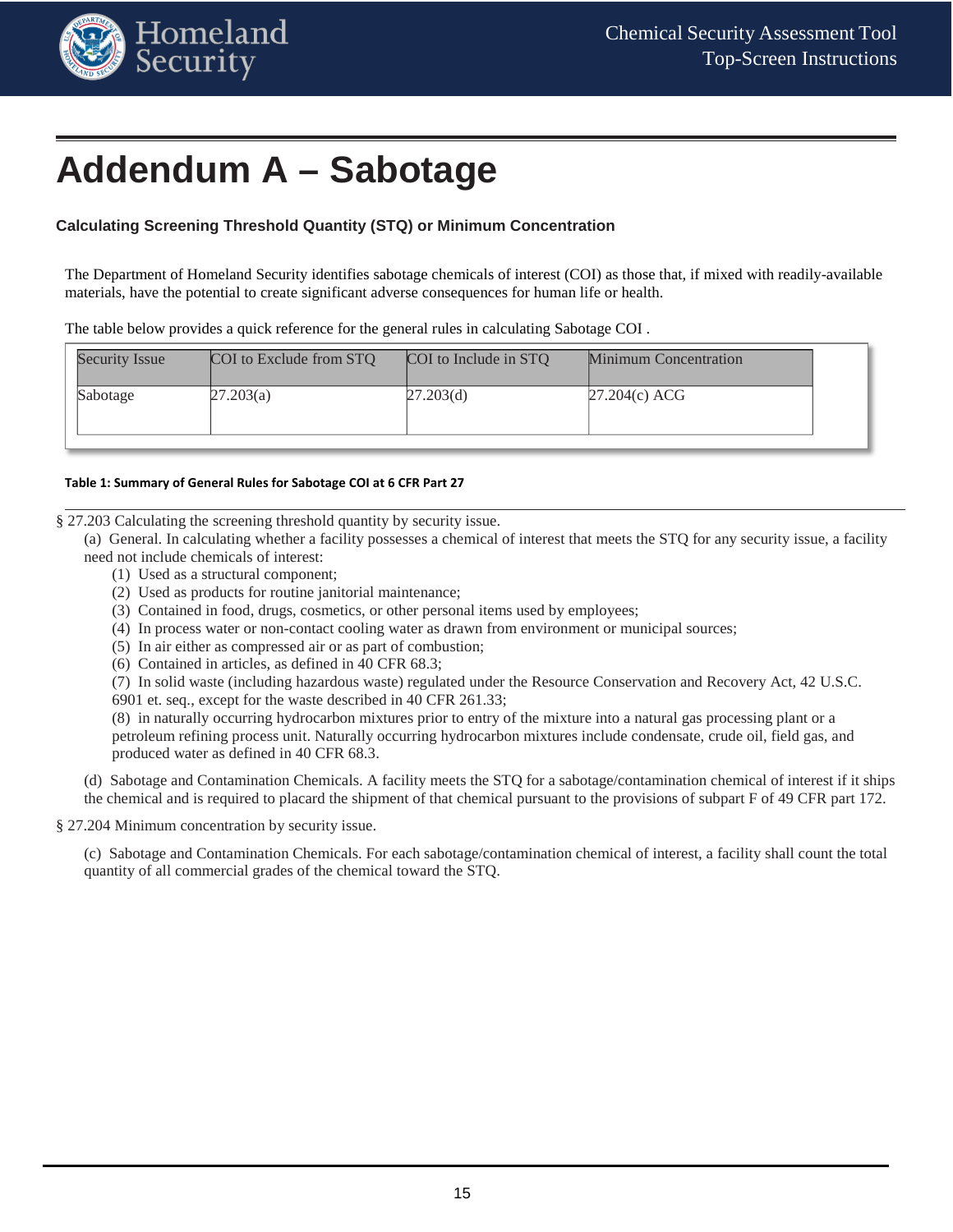

## <span id="page-18-0"></span>**Addendum B – Theft/Diversion**

#### <span id="page-18-1"></span>**Calculating Screening Threshold Quantity (STQ) or Minimum Concentration**

The Department of Homeland Security (DHS) identifies Theft/Diversion chemicals of interest (COI) as follows:

(A) Explosives (EXP)/Improvised Explosive Device Precursors (IEDP) COI as those that could be stolen or diverted and used as an explosive or to manufacture an improvised explosive device (IED).

(B) Weapons of mass effect (WME) COI as those that could be stolen or diverted and used directly as WME.

(C) Chemical Weapons (CW)/Chemical Weapons Precursors (CWPs) COI as those that could be stolen or diverted and used as CW or converted into CW.

The table below provides a quick reference for the general rules in calculating Theft/Diversion COI

| <b>Security Issue</b>                                                                                                                                                                                           | COI to Exclude from STO | COI to Include in STO | Minimum Concentration |
|-----------------------------------------------------------------------------------------------------------------------------------------------------------------------------------------------------------------|-------------------------|-----------------------|-----------------------|
| Theft/Diversion-EXP/IEDP                                                                                                                                                                                        | 27.203(a)               | 27.203(c)             | 27.204(b)(3)          |
| Theft/Diversion-WME                                                                                                                                                                                             | 27.203(a)               | 27.203(c)             | 27.204(b)(2)          |
| Theft/Diversion- CW/CWP                                                                                                                                                                                         | 27.203(a)               | 27.203(c)             | 27.204(b)(1)          |
| *Note: CUM 100g means a cumulative STQ of 100 g for those theft/diversion-CW/CWP COI being noted as CUM 100g.<br>This is an aggregate amount for all such theft/diversion – CW/CWP COI, not a per-chemical STQ. |                         |                       |                       |

#### **Table 2: Summary of General Rules for Theft/Diversion COI at 6 CFR Part 27**

§ 27.203 Calculating the screening threshold quantity by security issue.

(a) General. In calculating whether a facility possesses a chemical of interest that meets the STQ for any security issue, a facility need not include chemicals of interest:

- (1) Used as a structural component;
- (2) Used as products for routine janitorial maintenance;
- (3) Contained in food, drugs, cosmetics, or other personal items used by employees;
- (4) In process water or non-contact cooling water as drawn from environment or municipal sources;
- (5) In air either as compressed air or as part of combustion;
- (6) Contained in articles, as defined in 40 CFR 68.3;
- (7) In solid waste (including hazardous waste) regulated under the Resource Conservation and Recovery Act, 42 U.S.C. 6901 et. seq., except for the waste described in 40 CFR 261.33;

(8) in naturally occurring hydrocarbon mixtures prior to entry of the mixture into a natural gas processing plant or a petroleum refining process unit. Naturally occurring hydrocarbon mixtures include condensate, crude oil, field gas, and produced water as defined in 40 CFR 68.3.

(b) Theft and Diversion Chemicals. In calculating whether a facility possesses an amount of a theft/diversion chemical of interest that meets the STQ, the facility shall only include theft/diversion chemicals of interest in a transportation packaging, as defined in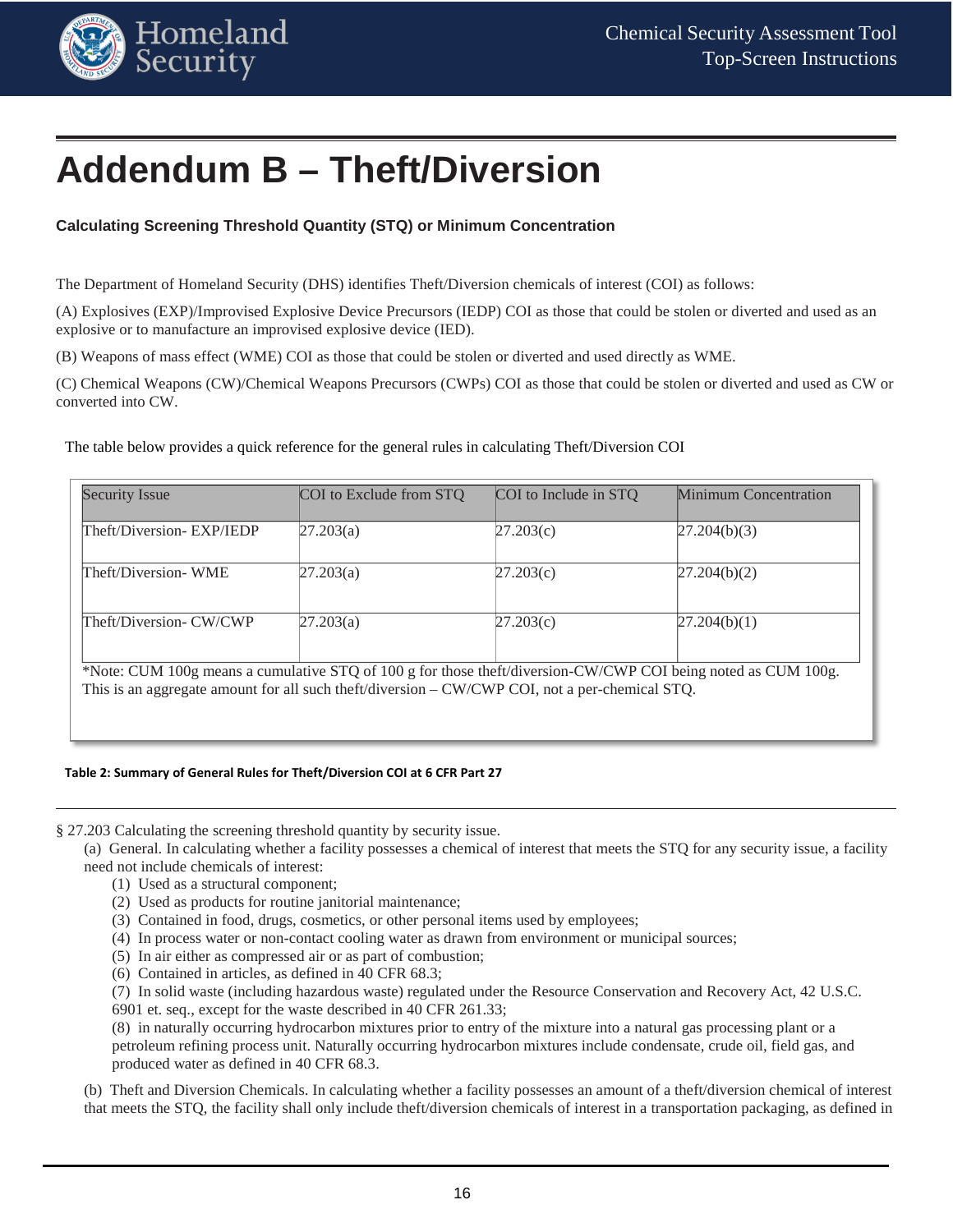

49 CFR 171.8. Where a theft/diversion-Chemical Weapons (CW) chemical is designated by "CUM 100g," a facility shall total the quantity of all such designated chemicals in its possession to determine whether the facility possesses theft/diversion-CW chemicals that meet or exceed the STQ of 100 grams.

§ 27.204 Minimum concentration by security issue.

(b) Theft and Diversion Chemicals.

(1) Theft/Diversion-Chemical Weapons (CW) and Chemical Weapons Precursors (CWP Chemicals: Where a theft/diversion-CWC/CWP chemical of interest is not designated by "CUM 100g" in Appendix A, and the chemical is present in a mixture at or above the minimum concentration amount listed in the Minimum Concentration column of Appendix A to part 27, the facility shall count the entire amount of the mixture toward the STQ.

(2) Theft/Diversion-Weapon of Mass Effect (WME) Chemicals: If a theft/diversion-WME chemical of interest is present in a mixture at or above the minimum concentration amount listed in the Minimum Concentration column of Appendix A to part 27, the facility shall count the entire amount of the mixture toward the STQ.

(3) Theft/Diversion-Explosives/Improvised Explosive Device Precursor (EXP/IEDP) Chemicals. For each theft/diversion-EXP/IEDP chemical of interest, a facility shall count the total quantity of all commercial grades of the chemical toward the STQ, unless a specific minimum concentration is assigned in the Minimum Concentration column of Appendix A to part 27, in which case the facility should count the total quantity of all commercial grades of the chemical at the specified minimum concentration.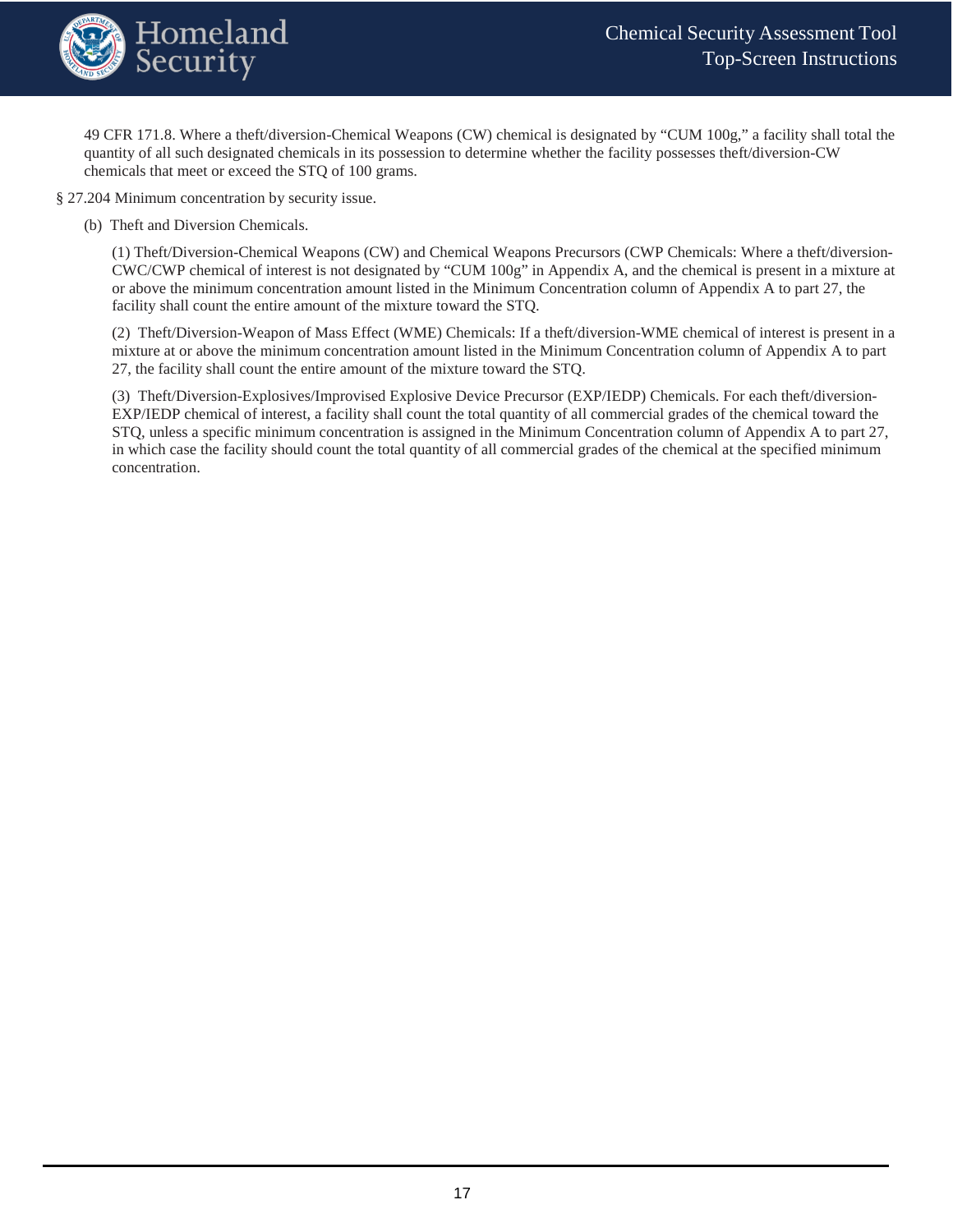

## <span id="page-20-0"></span>**Addendum C – Release**

#### <span id="page-20-1"></span>**Calculating Screening Threshold Quantity (STQ) or Minimum Concentration**

The Department of Homeland Security (DHS) identifies release chemicals of interest (COI) as follows:

- (A) Toxic COI as those that have the potential to create a toxic cloud that would affect populations within and beyond a facility if intentionally released.
- (B) Flammable COI as those that have the potential to create a vapor cloud explosion that would affect populations within and beyond the facility, if intentionally released.
- (C) Explosive COI as those that have the potential to affect populations within and beyond the facility, if intentionally detonated.

|  |  | The table below provides a quick reference for the general rules in calculating Release COI |  |
|--|--|---------------------------------------------------------------------------------------------|--|
|  |  |                                                                                             |  |

| <b>Security Issue</b> | COI to Exclude from STQ                       | COI to Include in STQ            | <b>Minimum Concentration</b> |
|-----------------------|-----------------------------------------------|----------------------------------|------------------------------|
| Release-Toxic         | 27.203(a)<br>27.203(b)(2)                     | 27.203(b)(1)<br>[27.204(a)(1)]   | 27.204(a)(1)                 |
| Release-Flammable     | 27.203(a)<br>[27.203(b)(2)]<br>[27.203(b)(3)] | [27.203(b)(1)]<br>[27.204(a)(2)] | 27.204(a)(2)                 |
| Release-Explosive     | 27.203(a)<br>27.203(b)(2)                     | [27.203(b)(1)]<br>27.204(a)(3)   | 27.204(a)(3)                 |

#### **Table 3: Summary of General Rules for Release COI at 6 CFR Part 27**

§ 27.203 Calculating the screening threshold quantity by security issue.

(a) General. In calculating whether a facility possesses a chemical of interest that meets the STQ for any security issue, a facility need not include chemicals of interest:

- (1) Used as a structural component;
- (2) Used as products for routine janitorial maintenance;
- (3) Contained in food, drugs, cosmetics, or other personal items used by employees;
- (4) In process water or non-contact cooling water as drawn from environment or municipal sources;
- (5) In air either as compressed air or as part of combustion;
- (6) Contained in articles, as defined in 40 CFR 68.3;
- (7) In solid waste (including hazardous waste) regulated under the Resource Conservation and Recovery Act, 42 U.S.C. 6901 et. seq., except for the waste described in 40 CFR 261.33;

(8) in naturally occurring hydrocarbon mixtures prior to entry of the mixture into a natural gas processing plant or a petroleum refining process unit. Naturally occurring hydrocarbon mixtures include condensate, crude oil, field gas, and produced water as defined in 40 CFR 68.3.

(b) Release Chemicals.

(1) Release-Toxic, Release-Flammable, and Release-Explosive Chemicals. Except as provided in paragraphs (b)(2) and (b)(3), in calculating whether a facility possesses an amount that meets the STQ for release chemicals of interest, the facility shall only include release chemicals of interest: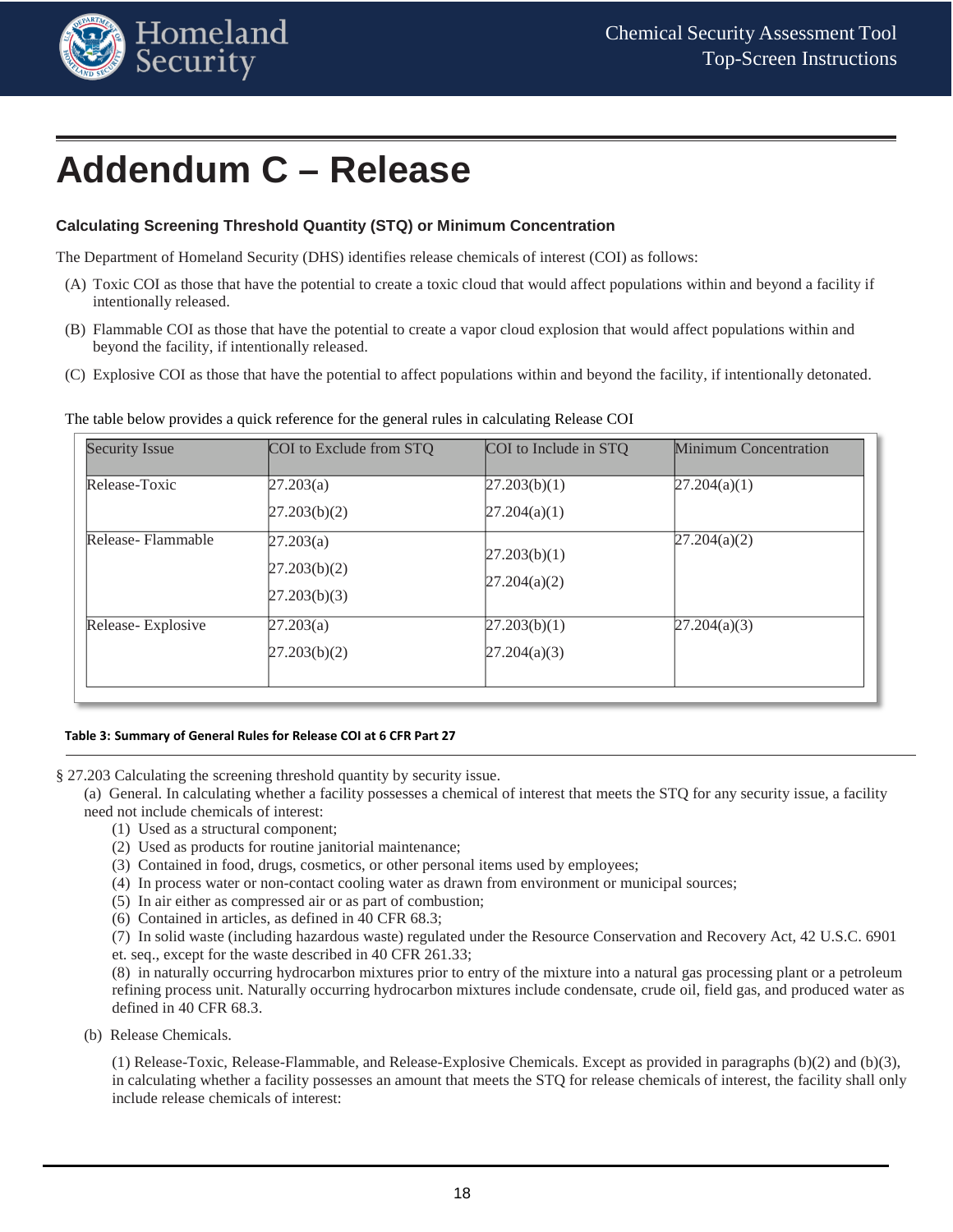

(i) In a vessel as defined in 40 CFR 68.3, in a underground storage facility, or stored in a magazine as defined in 27 CFR 555.11;

(ii) In transportation containers used for storage not incident to transportation, including transportation containers connected to equipment at a facility for loading or unloading and transportation containers detached from the motive power that delivered the container to the facility;

(iii) Present as process intermediates, by-products, or materials produced incidental to the production of a product if they exist at any given time;

(iv) In natural gas or liquefied natural gas stored in peak shaving facilities; and

(v) In gasoline, diesel, kerosene or jet fuel (including fuels that have flammability hazard ratings of 1, 2, 3, or 4, as determined by using National Fire Protection Association (NFPA) 704: Standard System for the Identification of the Hazards of Materials for Emergency Response [2007 ed.], which is incorporated by reference at 27.204(a)(2)) stored in aboveground tank farms, including tank farms that are part of pipeline systems;

(2) Release-Toxic, Release-Flammable, and Release-Explosive Chemicals. Except as provided in paragraph (c)(2)(i), in calculating whether a facility possesses an amount that meets the STQ for release-toxic, release-flammable, and releaseexplosive chemicals, a facility need not include release-toxic, release-flammable, or release-explosive chemicals of interest that a facility manufactures, processes or uses in a laboratory at the facility under the supervision of a technically qualified individual as defined in 40 CFR 720.3.

(i) This exemption does not apply to specialty chemical production; manufacture, processing, or use of substances in pilot plant scale operations; or activities, including research and development, involving chemicals of interest conducted outside the laboratory.

(ii) [Reserved]

(3) Propane. In calculating whether a facility possesses an amount that meets the STQ for propane, a facility need not include propane in tanks of 10,000 pounds or less.

§ 27.204 Minimum concentration by security issue.

(a) Release Chemicals

(1) Release-Toxic Chemicals. If a release-toxic chemical of interest is present in a mixture, and the concentration of the chemical is equal to or greater than one percent (1%) by weight, the facility shall count the amount of the chemical of interest in the mixture toward the STQ. If a release-toxic chemical of interest is present in a mixture, and the concentration of the chemical is less than one percent (1%) by weight of the mixture, the facility need not count the amount of that chemical in the mixture in determining whether the facility possesses the STQ. Except for oleum, if the concentration of the chemical of interest in the mixture is one percent (1%) or greater by weight, but the facility can demonstrate that the partial pressure of the regulated substance in the mixture (solution) under handling or storage conditions in any portion of the process is less than 10 millimeters of mercury (mm Hg), the amount of the substance in the mixture in that portion of a vessel need not be considered when determining the STQ. The facility shall document this partial pressure measurement or estimate.

(2) Release-Flammable Chemicals. If a release-flammable chemical of interest is present in a mixture in a concentration equal to or greater than one percent (1%) by weight of the mixture, and the mixture has a National Fire Protection Association (NFPA) flammability hazard rating of 4, the facility shall count the entire amount of the mixture toward the STQ. Except as provided in § 27.203(b)(1)(v) for fuels that are stored in aboveground tank farms (including farms that are part of pipeline systems), if a release-flammable chemical of interest is present in a mixture in a concentration equal to or greater than one percent (1%) by weight of the mixture, and the mixture has a National Fire Protection Association (NFPA) flammability hazard rating of 1, 2, or 3, the facility need not count the mixture toward the STQ. The flammability hazard ratings are defined in NFPA 704: Standard System for the Identification of the Hazards of Materials for Emergency Response [2007 ed.]. The Director of the Federal Register approves the incorporation by reference of this standard in accordance with 5 U.S.C. 552(a) and 1 CFR part 51. You may obtain a copy of the incorporated standard from the National Fire Protection Association at 1 Batterymarch Park, Quincy, MA 02169-7471 or [http://www.nfpa.org.](http://www.nfpa.org/) You may inspect a copy of the incorporated standard at the Department of Homeland Security, 1621 Kent Street, 9th Floor, Rosslyn VA (please call 703-235-0709) to make an appointment or at the or at the National Archives and Records Administration (NARA). For information on the availability of material at NARA, call 202-741-6030,or go to

[http://www.archives.gov/federal\\_register/code\\_of\\_federal\\_regulations/ibr\\_locations.html.](http://www.archives.gov/federal_register/code_of_federal_regulations/ibr_locations.html) If a release-flammable chemical of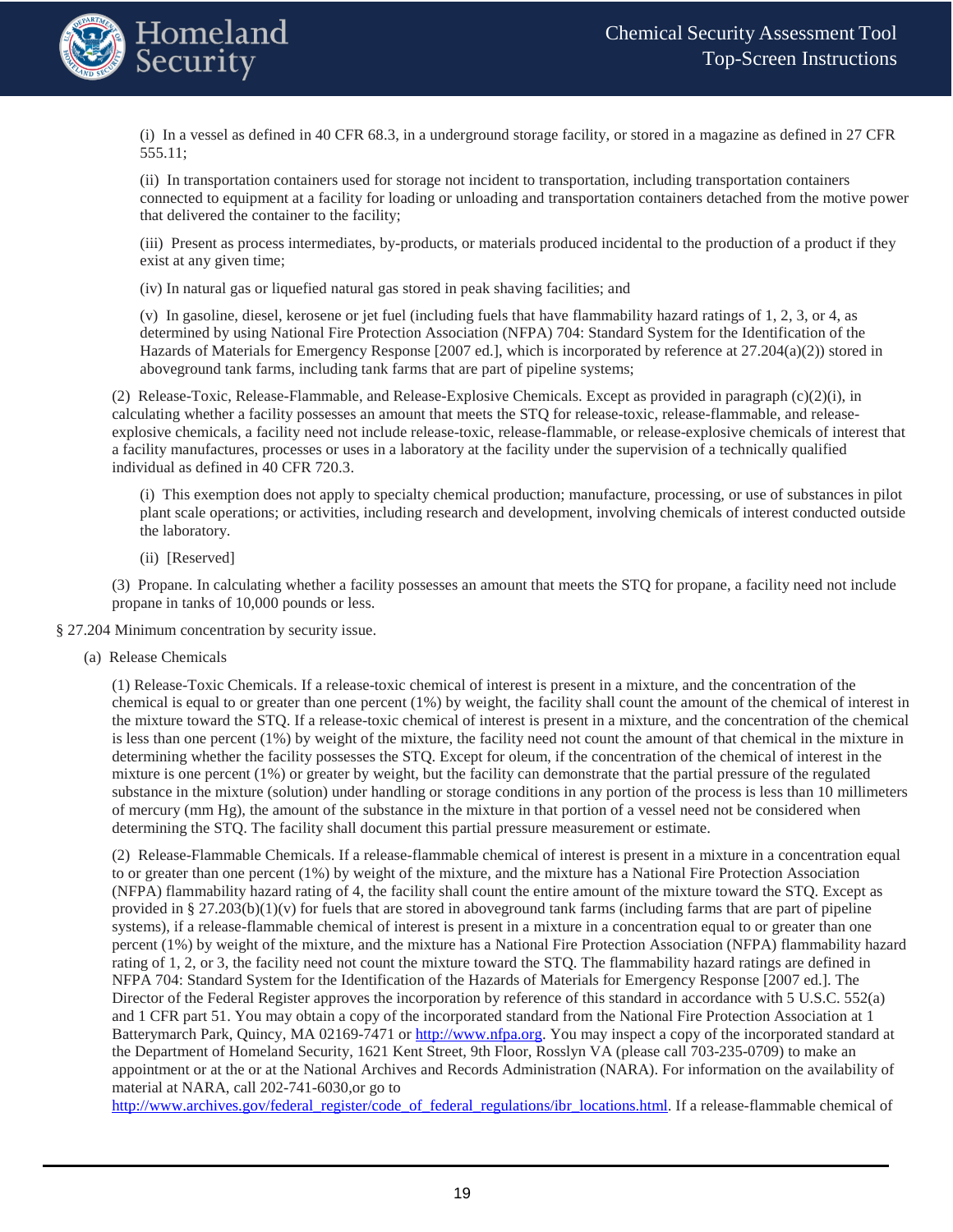

interest is present in a mixture, and the concentration of the chemical is less than one percent (1%) by weight, the facility need not count the mixture in determining whether the facility possesses the STQ.

(3) Release-Explosive Chemicals. For each release-explosive chemical of interest, a facility shall count the total quantity of all commercial grades of the chemical of interest toward the STQ, unless a specific minimum concentration is assigned in the Minimum Concentration column of Appendix A to part 27, in which case the facility should count the total quantity of all commercial grades of the chemical at the specified minimum concentration.